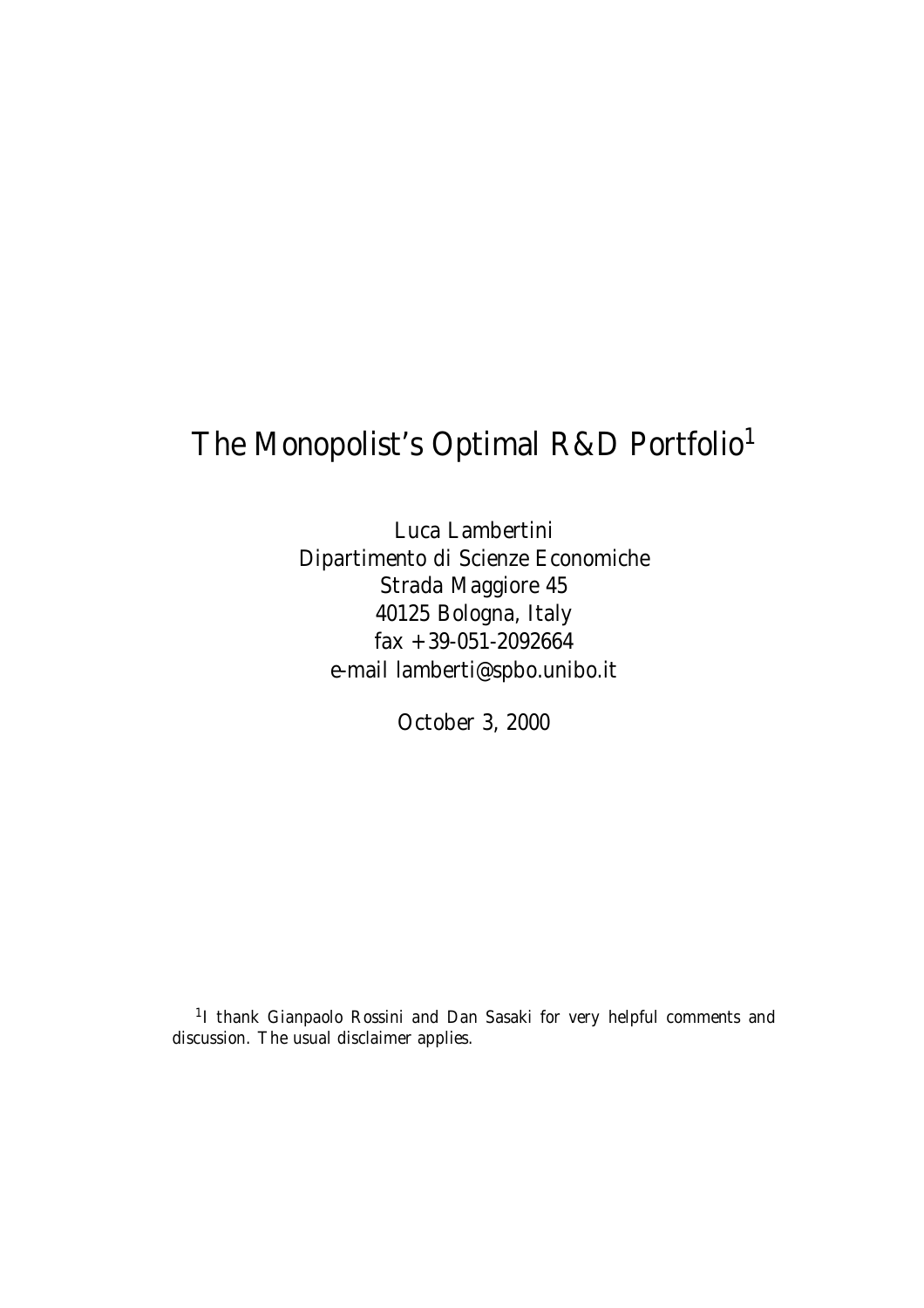#### Abstract

The monopolist's incentives towards product and process innovations are evaluated against the social optimum. The main …ndings are that (i) the incentive to invest in cost-reducing R&D is inversely related to the number of varieties being supplied at equilibrium, under both regimes; (ii) distortions obtain under monopoly, w.r.t. both the number of varieties and the technology. With substitutes (respectively, complements), the monopolist's product range is smaller (respectively, larger) than under social planning. For any given number of goods, the monopolist operates at a higher marginal cost than the planner does.

JEL Classi…cation: L12, O31

Keywords: multiproduct …rm, process innovation, product innovation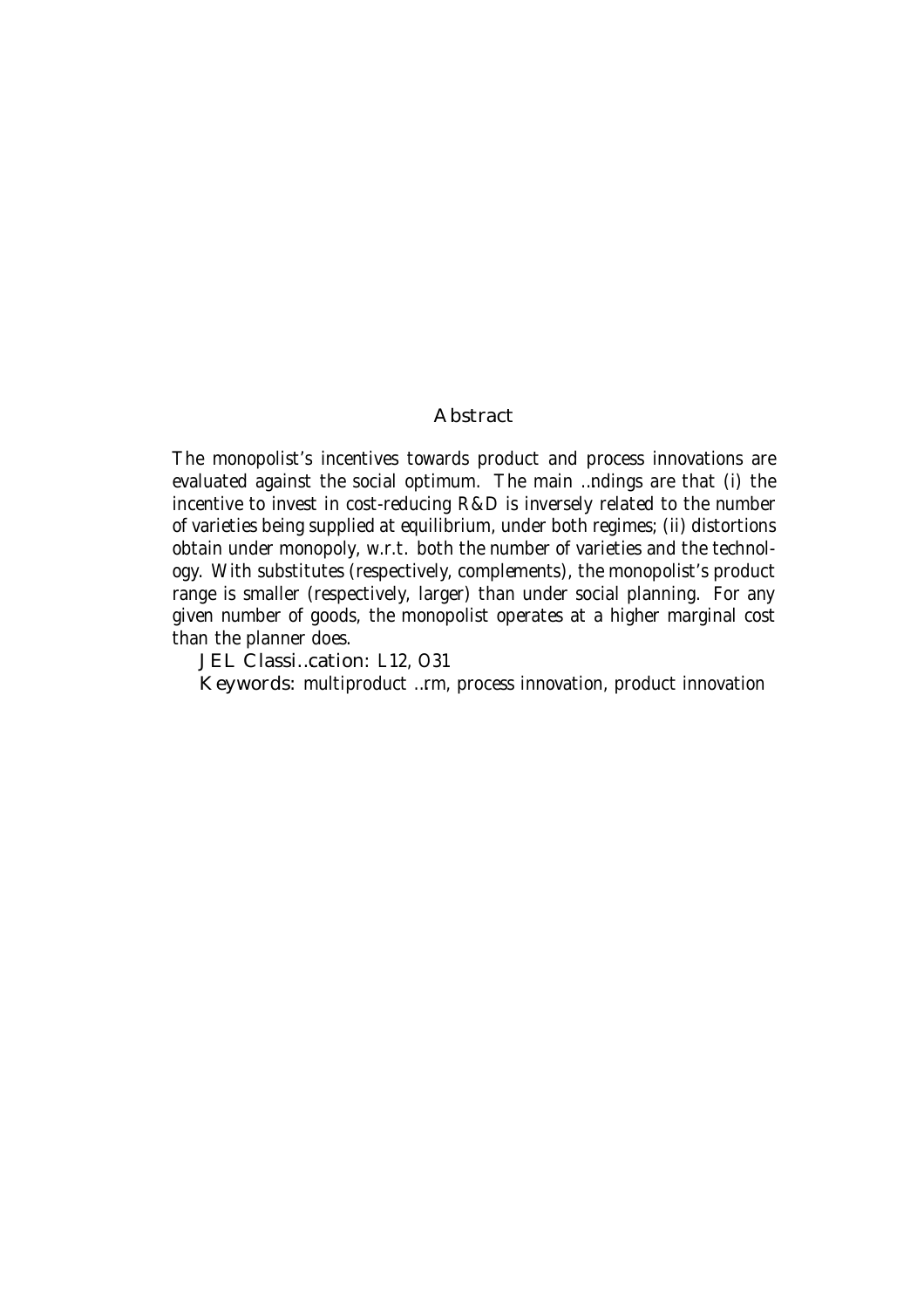### 1 Introduction

Firms' investment in a particular technology is usually linked to the kind and number of products they want to supply. Indeed, casual observation suggests that …rms activate R&D portfolios including several innovation projects. Surprisingly enough, this problem has received relatively scanty attention (see Bhattacharya and Mookherjee, 1986; Dasgupta and Maskin, 1987). R&D can be carried out along two di¤erent directions, namely, process and product innovation. To the best of my knowledge, the literature usually treats the two kinds of innovation separately, a noteworthy exception being Rosenkranz (1996). Bonanno and Haworth (1998) consider a market for vertically di¤erentiated goods where …rms can invest either to reduce marginal cost or to introduce a new variety. However, they do not investigate the possibility for …rms to pursue both innovations at the same time.

There exists a wide literature concerning multiproduct …rms. <sup>1</sup> The early studies in this direction justi…ed the supply of product lines on the grounds of production costs. In the theory of contestable markets (Baumol, Panzar and Willig, 1982; Panzar, 1989), the existence of multiproduct …rms is justi…ed by economies of scope.

The role of demand-side factors in in‡uencing the …rms' optimal product range has received much less attention, the reason being that the analysis of this issue can be complicated by the externalities that multiproduct …rms try to internalise. That is, a …rm has to control competition between products belonging to the same line, so as to limit cannibalisation as much as possible. Brander and Eaton (1984) focus upon the interplay between consumer's demand for di¤erentiated goods on one side, and the strategic and technological e¤ects a¤ecting …rms' behaviour, on the other side. Relying on a theoretical model where the analysis con…nes to Cournot competition, Brander and Eaton verify that …rms' strategic decisions as to product range and output level may lead to market equilibria where …rms supply product ranges characterised by a high degree of substitutability. This result is derived under the assumption that each …rm's product range consists in a given number of varieties, and is therefore subject to a fairly natural critique, namely, that …rms may endogenously alter the span of their product range for strategic reasons. This incentive is investigated by Wernerfelt (1986), …nding that the

<sup>&</sup>lt;sup>1</sup> For an exhaustive overview of the theory of multiproduct …rms in oligopolistic or perfectly competitive environments, see MacDonald and Slivinsky (1987), Okuguchi and Szidarovsky (1990) and De Fraja (1994).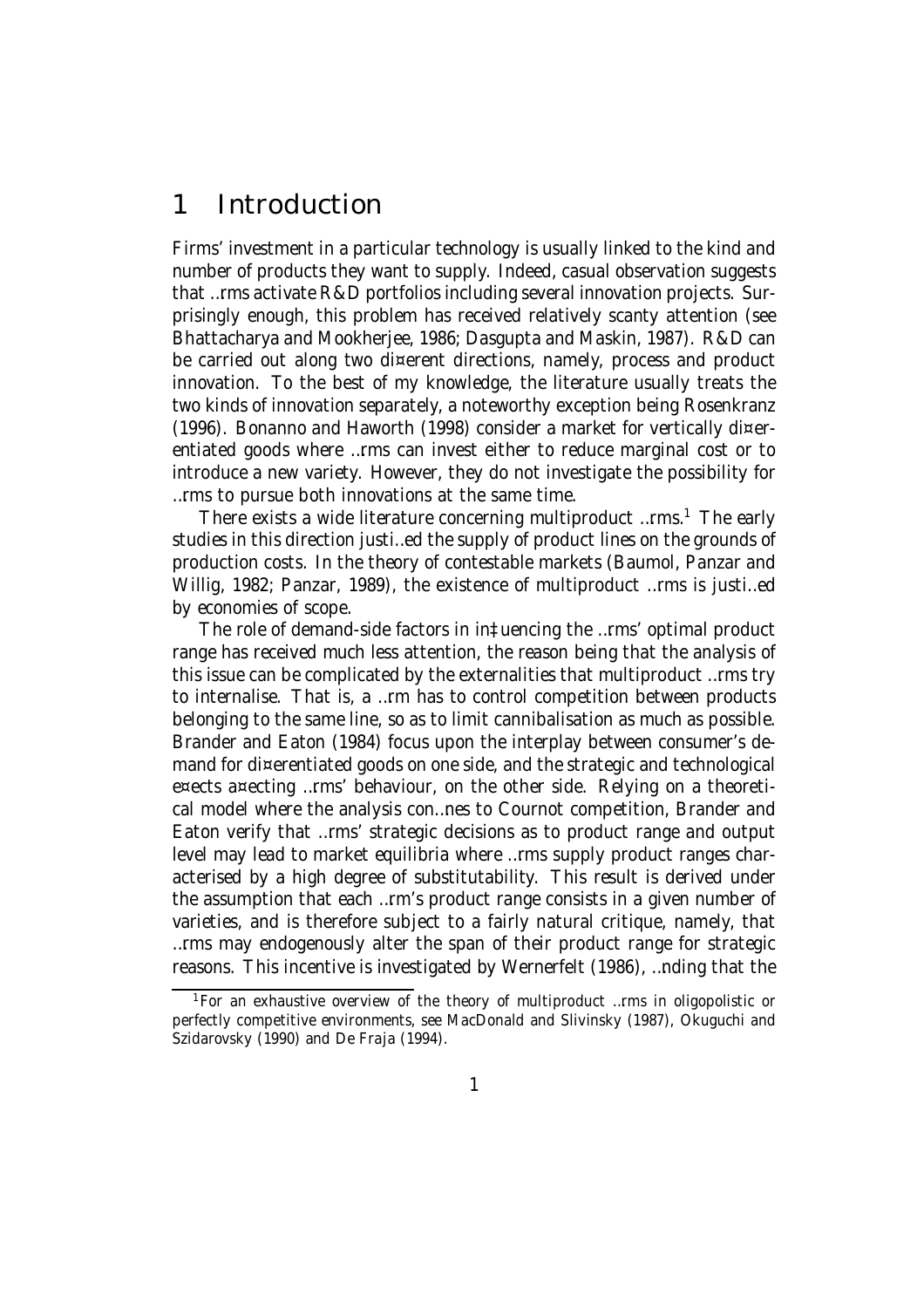driving forces are the heterogeneity of consumer tastes on one side and the cost of product proliferation on the other. The nested logit approach to the same problem reveals that, in a free entry equilibrium, there are too many …rms but too few varieties per …rm, and the total number of varieties is too small, compared to the social optimum (see Anderson and de Palma, 1992; Anderson, de Palma and Thisse, 1992).

The behaviour of …rms in choosing optimal product lines has been widely investigated in the address models of product di¤erentiation, under both monopoly and oligopoly (see Mussa and Rosen, 1978; Maskin and Riley, 1984; Gabszewicz et al., 1986; Bonanno, 1987; Champsaur and Rochet, 1989, inter alia). The main issue at stake in this strand of research is the monopolist'ss incentive to distort quality and quantity as compared to the social optimum, and his associated attempt at discriminating among customers with di¤erent willingness to pay for quality. A further issue is product proliferation as an entry-deterring device (see, in particular, Judd, 1985; and Bonanno 1987).

The theory of multiproduct …rms has evolved along several lines of research, a relevant one being driven by the idea that consumers may bear switching costs, either real or perceived as such, related to the purchase of product lines. Consequently, consumers' brand loyalty can be so high that they purchase goods from one …rm only, and …rms' pricing behaviour becomes quasi-collusive (see Klemperer, 1992, 1995; Klemperer an Padilla, 1997, inter alia).

Here, I propose in a model which combines technological and demand factors. My aim is to investigate product and process innovations jointly, in a monopoly model where the representative consumer is characterised by a preference for variety, and goods may be either substitutes or complements. The possibility for the technology to exhibit economies (or diseconomies) of scope is considered, and the …rm's research portfolio is driven by the interplay between scope economies and product substitutability (or complementarity). The monopoly optimum is evaluated against the social optimum. The main …ndings can be summarised as follows. Under both monopoly and social planning, (i) if goods are substitutes (respectively, complements) the …rm …nds it optimal to produce more than one variety if product innovation costs are lower (respectively, higher) than a critical threshold; and (ii) irrespective of whether goods are substitutes or complements, the incentive to reduce marginal production cost is inversely related with the number of varieties. The intuition behind this result is that the …rm may increase her own ability to extract surplus either by reducing marginal cost for a given number of va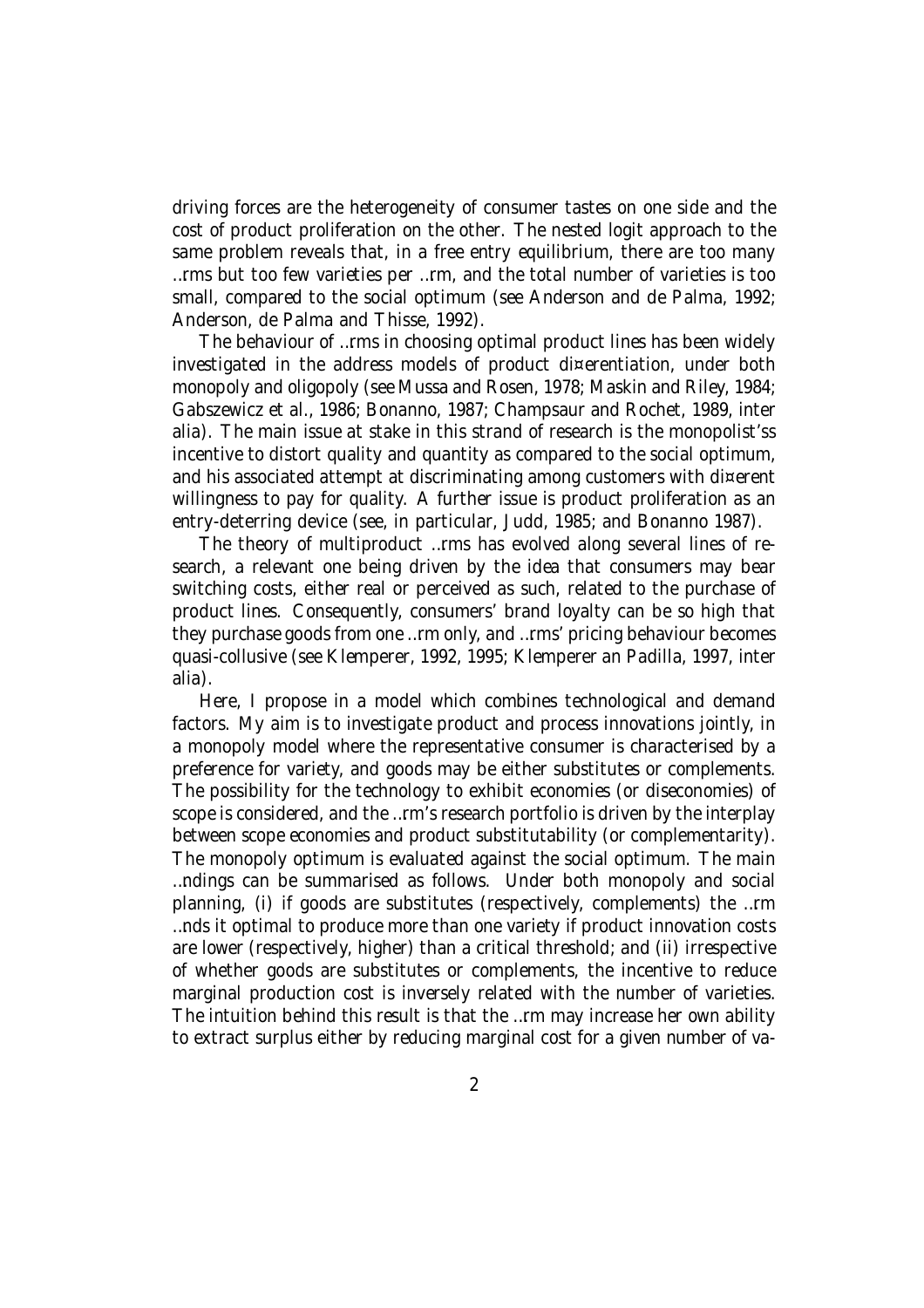rieties, or by expanding the product range for a given marginal cost. Hence, cost-reducing R&D activities and product innovation are used as substitutes for one another. Finally, (iii) for any product range, the monopolist investment in process innovation is too little as compared to the social optimum. Conversely, for any given marginal cost, the monopolist distort the product range respect to the social optimum. Therefore, the market su¤ers from distortion along both dimensions of the innovation activity.<sup>2</sup>

The remainder of the paper is organised as follows. Section 2 introduces demand and technology. The optimal R&D portfolio of the monopolist is evaluated in section 3. Section 4 discusses the socially optimal production plan. The planner's optimal R&D portfolio is assessed in section 4. Section 5 provides concluding comments.

#### 2 The model

Consider the following monopoly setting. The …rm supplies n ¸ 1 products, each variety  $i = 1, 2, 3...$  being characterised by the following inverse demand function:<sup>3</sup>

$$
p_{i} = max_{i} \begin{matrix} 8 \\ 0 \\ i \end{matrix} \begin{matrix} 8 \\ 0 \\ i \end{matrix} \begin{matrix} q_{i} \\ q_{j} \end{matrix} \begin{matrix} 9 \\ 0 \\ j \end{matrix} \begin{matrix} 9 \\ i \end{matrix} \begin{matrix} 1 \end{matrix}
$$

where  $\degree$  2 [; 1; 1] measure complementarity/substitutability between any two products. If  $\degree$  2 [; 1;0) (respectively,  $\degree$  2 (0;1)) goods are demand complements (respectively, substitutes). If  $\degree$  = 0; goods are independent of each other and the …rm is a monopolist on n independent markets, so that the ensuing analysis reduces to verifying the pro…tability of each single product on its own market.

For the sake of simplicity, I assume that the output of R&D activity is certain. The total cost borne by the n-good monopolist are:

 $2A$  similar approach is adopted by Lambertini and Orsini (2000) in a monopoly model with vertical di¤erentiation. Also in this case, there emerge situations where the monopolist o¤ers too few products at a higher marginal cost compared to social planning.

<sup>&</sup>lt;sup>3</sup>This demand structure was introduced by Bowley (1924), and it has been used, more recently, by several authors (see Spence, 1976; Dixit, 1979; Singh and Vives, 1984; inter alia).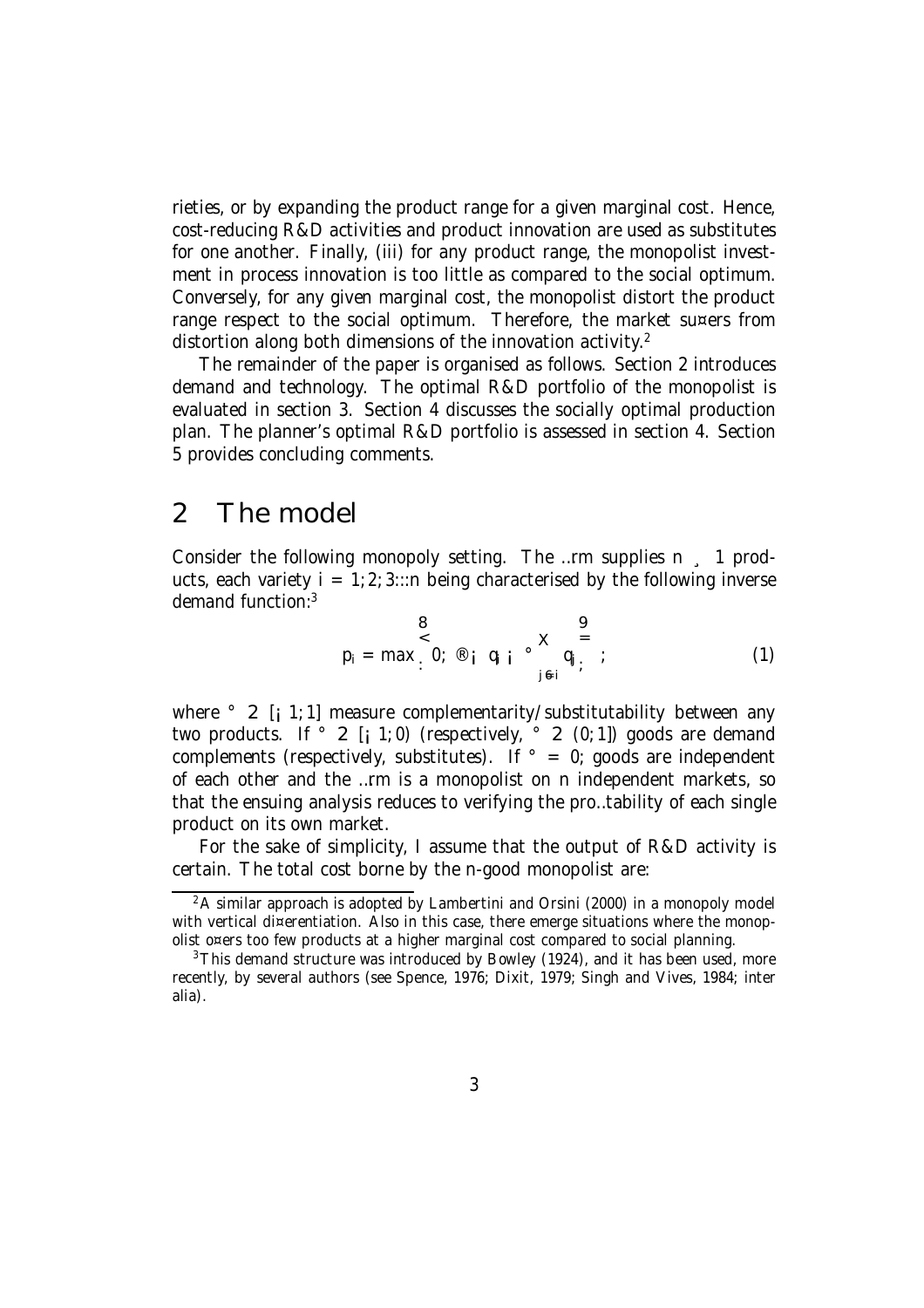<sup>2</sup> if  $n > 1$ ;

$$
C(n) = c(k) \sum_{i=1}^{m} q_i + \mu n F + \nu k^2; \quad \mu > 0; \quad \nu > 0
$$
 (2)

 $2 \text{ if } n = 1$ :

$$
C(1) = c(k)q + F + \nu k^2; \ \nu > 0 \tag{3}
$$

where:

 $2 c(k)$  is a constant marginal cost which can be lowered through an R&D e¤ort k in process innovation. The cost of such activity is » $k^2$ ; which entails that process innovation takes place at decreasing returns, with

$$
c^{0}(k) \sim \frac{\varpi_{C}(k)}{\varpi_{K}} < 0 \; ; \; c^{00}(k) \sim \frac{\varpi^{2}c(k)}{\varpi_{K^{2}}} > 0 \; ; \; c(0) = \tau \; ; \; \lim_{k \to \infty} c(k) = 0 \; (4)
$$

<sup>2</sup> µnF is the cost associated to product innovation up to  $n > 1$  varieties. If  $\mu$  2 [0; 1) (resp.,  $\mu$  > 1) we have economies of scope (resp., diseconomies of scope). Notice that here product innovation translates into product proliferation, while leaving una¤ected the degree of substitutability or complementarity °.

Therefore, the relevant pro…t function is:

$$
\begin{array}{l}\n\downarrow_{\mathsf{M}} = \sum_{i=1}^{8} \mathbf{A}^{\otimes} \mathbf{a}_{i} \mathbf{q}_{i} \mathbf{q}_{i} \circ \mathbf{X} \\
\downarrow_{\mathsf{M}} = \sum_{i=1}^{8} \mathbf{q}_{i} \mathbf{q}_{i} \mathbf{q}_{i} \mathbf{q}_{i} \mathbf{q}_{i} \mathbf{q}_{i} \mathbf{q}_{i} \mathbf{q}_{i} \mathbf{q}_{i} \mathbf{q}_{i} \mathbf{q}_{i} \mathbf{q}_{i} \n\end{array} \tag{5}
$$

to be maximised w.r.t. the vector  $\int f q_1; \dots, q_i; \dots, q_n; k; n$ g: I assume that the monopolist does not practice any form of price discrimination among consumers. To simplify calculations, without loss of generality I solve …rst the market problem. Then, I will proceed to characterise the monopoly optimum w.r.t. the R&D choices.

The …rst order condition (FOC) for pro…t maximisation w.r.t. variety i is the following:

$$
\frac{\mathbf{Q}_{\mathsf{T}}\mathbf{M}}{\mathbf{Q}_{\mathsf{q}_{\mathsf{i}}}} = \mathbf{Q}_{\mathsf{i}} \quad 2 \mathbf{Q}_{\mathsf{q}_{\mathsf{i}}} + \mathbf{Q}_{\mathsf{j}} \mathbf{X}_{\mathsf{q}_{\mathsf{j}}} \mathbf{A}_{\mathsf{i}} \quad \mathbf{C}(\mathsf{k}) = 0: \tag{6}
$$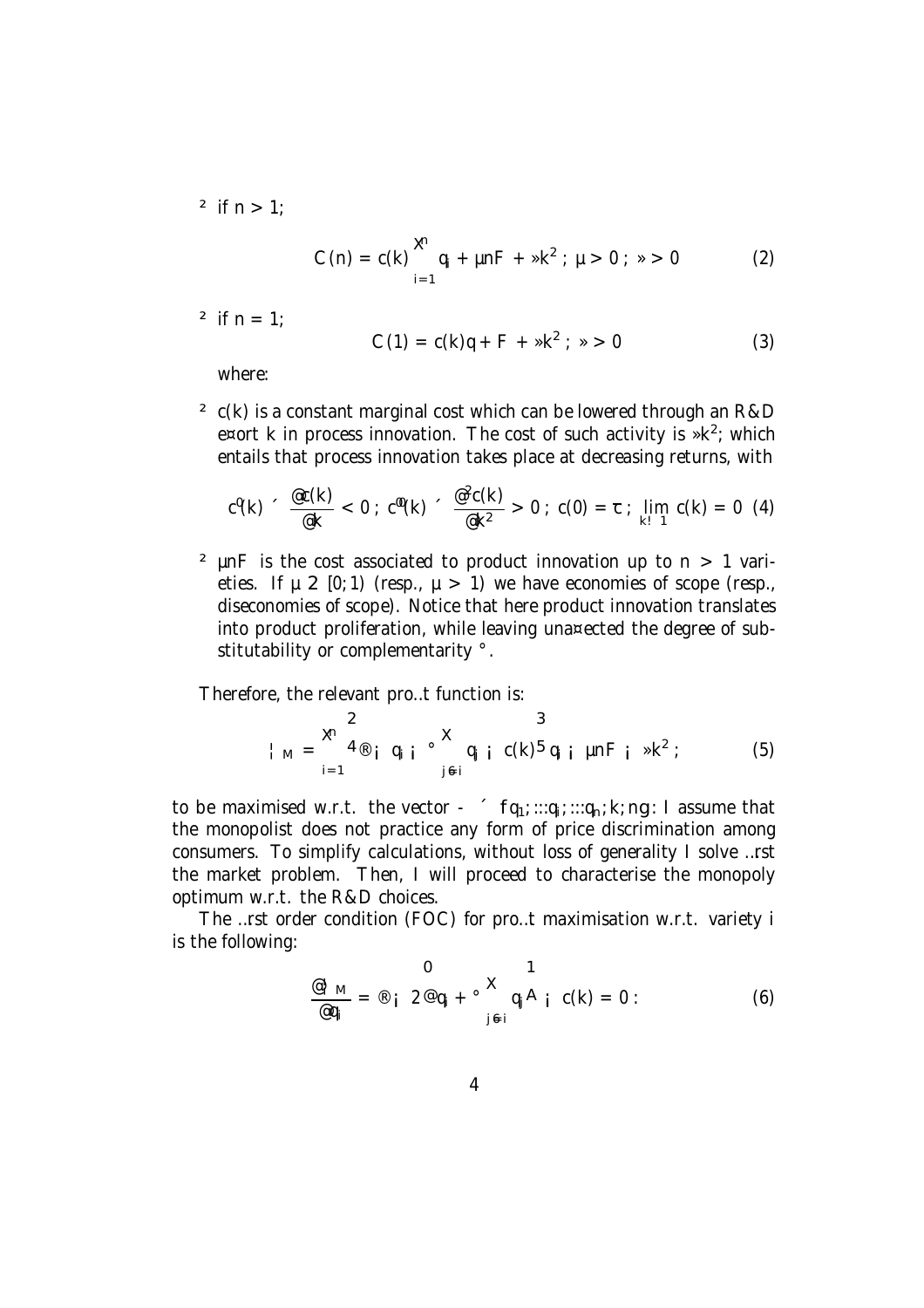Introducing the symmetry condition  $q_i = q_j = q$ ; the above FOC rewrites:

$$
\frac{\mathscr{Q}_+^+ M}{\mathscr{Q}_{q_i}} = \mathscr{Q}_i \ 2[1 + \degree (n_i \ 1)] q_i \ c(k) = 0 ; \qquad (7)
$$

yielding

$$
q^{n} = \frac{\mathcal{D}_{i} c(k)}{2[1 + \mathcal{C}_{i} (n_{i} 1)]}
$$
 (8)

as the optimal output level per-variety. The overall monopoly output in equilibrium is then  $Q^a = n [\n\textdegree]$  c(k)] = f2 [1 +  $\textdegree$  (n  $\textdegree]$  1)]g : Equilibrium profits, given the marginal cost and the product line, are:

$$
\vert_{M}(n;k) = \frac{n \left[ \mathbb{B} \; \mathsf{i} \; c(k) \right]^2}{4 \left[ 1 + \mathbb{I} \; (n \; \mathsf{i} \; 1) \right]} \; \mathsf{i} \; \; \mathsf{p} \mathsf{n} \mathsf{F} \; \mathsf{i} \; \; \mathsf{p} \mathsf{k}^2 : \tag{9}
$$

The solution to the pro…t maximisation problem of the monopolist is closely characterised in the next section.

### 3 The optimal R&D portfolio under monopoly

Maximisation of  $\frac{1}{M}$  (k; n) with respect to fk; ng yields the following result.

Proposition 1 In equilibrium, the monopolist's R&D portfolio is given by

$$
n^{n} = \frac{\circ i \quad 1}{\circ} + \frac{[\circledast i \quad c(k^{n})]}{2\mu F \circ}
$$

and

$$
c^0(k^\pi) = i \frac{4\mathfrak{z} k^\pi [1 + \degree(n^\pi i 1)]}{n^\pi [\degree(i \space c(k^\pi)]}
$$

provided that

$$
c^{00}(k^{\pi})
$$
,  $\frac{4 \pi [1 + {^{\circ}}(n^{\pi} \text{ }i \text{ }1)]}{n^{\pi} [^{(8)} \text{ }i \text{ } C(k^{\pi})]} \text{ } \int_{0}^{\pi} \frac{4 \pi (k^{\pi})^{2}}{n^{\pi} [^{(8)} \text{ }i \text{ } C(k^{\pi})]^{2}} \text{ }i \text{ } 1$ 

and

F 2 0; 
$$
\frac{[\mathscr{D} \text{ i } C(k^{\pi})]^2 (1 \text{ i }^{\circ})^{\#}}{4\mu}
$$
 8° 2 (0; 1] ; (10)

F 
$$
\int \frac{[\mathbb{P} i \ C(k^{\pi})]^2 (1 i \cdot \mathbb{P})}{4\mu} 8 \cdot 2 [i \ 1; 0)
$$
 : (11)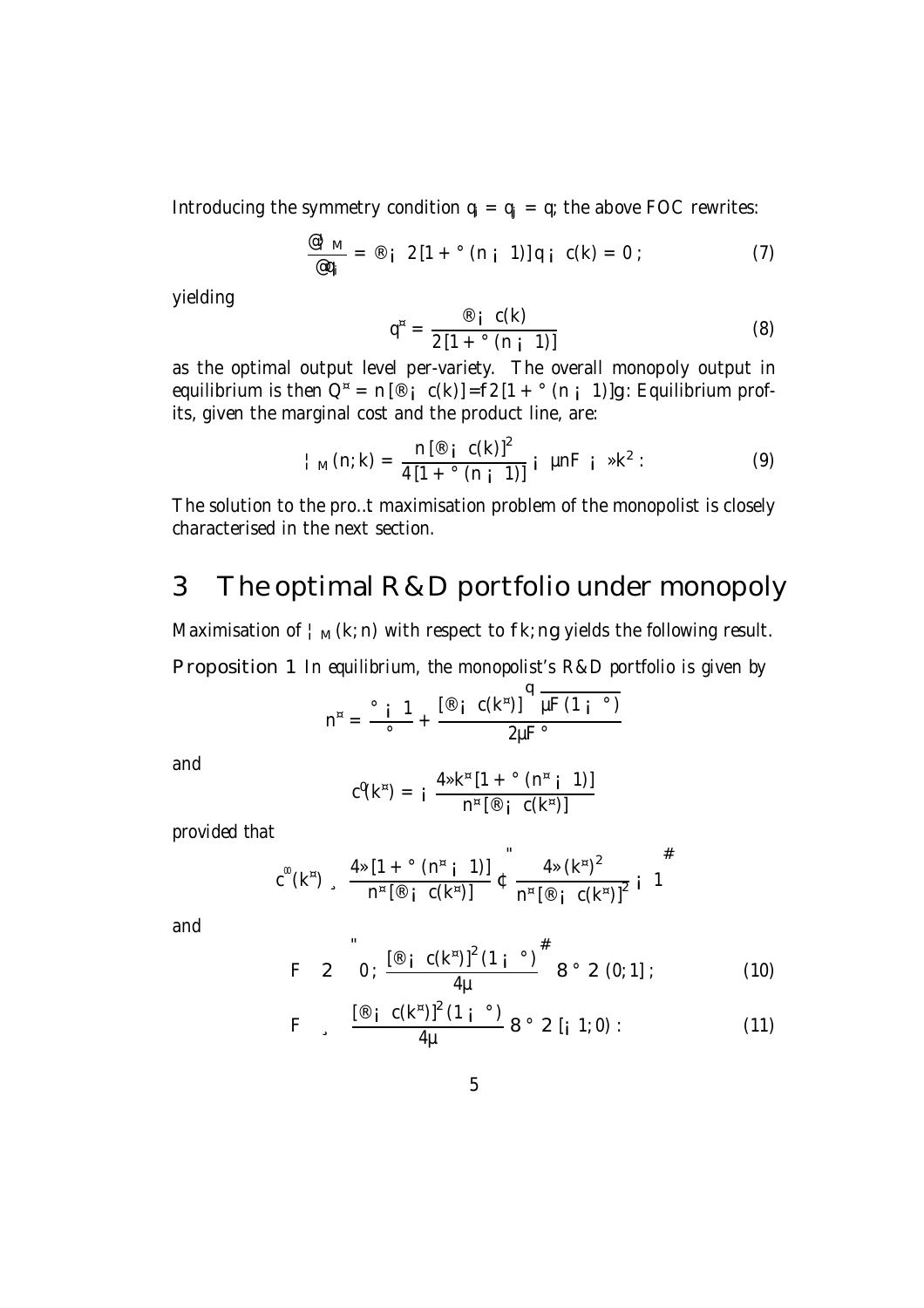Proof. See the Appendix.

Note that either (10) or (11) can be satis…ed. Being they mutually exclusive, Proposition 1 entails that, if the monopolist …nds it optimal to produce more than one variety in the case of substitutes, he will necessarily …nd it optimal to supply a single good in the case of complements, and vice versa.

As a complement to Proposition 1, the following Corollary can be stated:

Corollary 1 Under perfect substitutability, i.e.,  $\degree$  = 1; the monopolist produces at most one variety.

Proof. To prove the above result, it su¢ces to check from (9) that

$$
\lim_{n \to \infty} \frac{1}{n} \ln(n; k) = \frac{[8i \ c(k)]^2}{4} i \ \mu nF \ i \ \ \Re k^2:
$$
 (12)

Namely, when products are homogeneous, the most pro…table strategy consists in operating a single plant, reducing thus to a minimum the amount of sunk costs. In connection with this fairly intuitive result, I am now in a position to characterise the in‡uence of the relevant demand and cost parameters  $fF$ ;  $\mu$ ;  $^{\circ}$ g upon the optimal product range n<sup>¤</sup>: This is summarised in the following:

Proposition 2 Consider 
$$
n^{\alpha} > 1
$$
; i.e., either

\n $h$ 

\n $F \, 2 \, 0$ ;  $p^{\beta} \, 8 \,^{\circ} \, 2 \, (0; 1]$ 

or

$$
F \supseteq \mathbf{P} \mathbf{B} \circ 2 [i \ 1:0);
$$
\nwhere  $\mathbf{P} = \frac{[\mathbf{P} \mathbf{i} \ \mathbf{C}(\mathbf{k}^n)]^2 (1 \mathbf{i} \cdot \mathbf{S})}{4\mu}$ : Then we have  $\frac{\mathbf{P} \mathbf{n}^n}{\mathbf{P} \mathbf{F}} < 0 \text{ and } \frac{\mathbf{P} \mathbf{n}^n}{\mathbf{P} \mathbf{F}} < 0 \mathbf{B} \circ 2 (0:1];$ \n $\frac{\mathbf{P} \mathbf{n}^n}{\mathbf{P} \mathbf{F}} > 0 \text{ and } \frac{\mathbf{P} \mathbf{n}^n}{\mathbf{P} \mathbf{F}} > 0 \mathbf{B} \circ 2 [i \ 1:0):$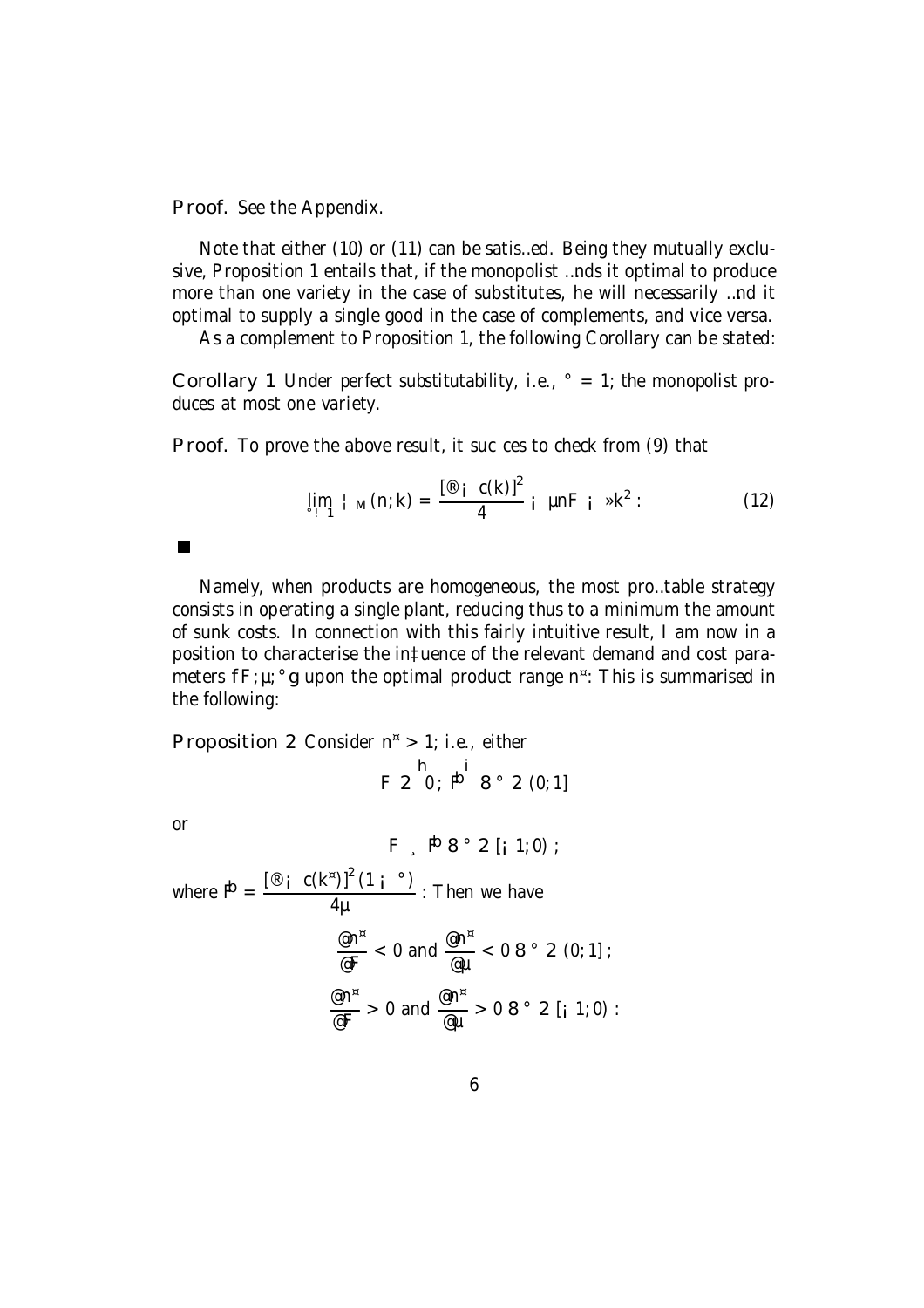Moreover, for all  $\degree$  2 (0; 1] :

$$
\frac{\text{d} n^{\alpha}}{\text{d} \sigma} < 0 \text{ if } F < \overset{\mathbf{b}}{\mathbf{P}} \; ; \; 8 \text{ }^{\circ} \text{ } 2 \text{ (0; 1]} \; ;
$$

while for all  $\degree$  2 [ $\text{i}$  1; 0) :

$$
\frac{\mathscr{C}\mathsf{n}^{\mathfrak{n}}}{\mathscr{C}^{\circ}} > 0 \text{ if } F > \mathsf{P}:
$$

**Proof.** The e¤ect on  $n^{\alpha}$  of a variation in F or  $\mu$  is described by:

$$
\frac{\mathscr{E}n^{\mathscr{E}}}{\mathscr{E}F} = i \frac{\left[\mathscr{E} i C(k^{\mathscr{E}})\right]^{D}\overline{1}_{i}^{\circ}}{4F^{\circ}} \tag{13}
$$

and

$$
\frac{\varpi n^{\pi}}{\varpi \mu} = i \frac{\left[\mathbb{P} i C(k^{\pi})\right]^{D} \overline{1 i^{\circ}}}{4 \mu^{\circ}} \frac{\mathbb{P} \overline{1 i^{\circ}}}{\mu F} : \tag{14}
$$

The sign of both (13) and (14) is negative (respectively, positive) for all  $\degree$  2 (0; 1] (respectively,  $\degree$  2 [; 1; 0)).

Now examine

$$
\frac{\mathscr{Q}_{\mathsf{n}^{\mathsf{n}}}}{\mathscr{Q}^{\circ}} = \frac{4^{\mathsf{q}}\mu\mathrm{F}\left(1\;\mathsf{i}^{\mathsf{n}\circ}\right)}{4^{\circ 2}}\frac{\mathrm{i}^{\mathsf{q}}\left[\mathscr{Q}\;\mathsf{i}^{\mathsf{n}}\mathscr{Q}\right]\left(2\;\mathsf{i}^{\mathsf{n}\circ}\right)}{4^{\circ 2}\mu\mathrm{F}\left(1\;\mathsf{i}^{\mathsf{n}\circ}\right)}\;.\tag{15}
$$

The r.h.s. of (15) is positive for all

$$
F > F^{\text{P}} = \frac{(2 \text{ i } {}^{\circ})^2 \left[ \text{ }^{\circ}\text{ } \text{ }i \text{ } \text{ } c \text{ (k}^{\text{ } \text{ }n}\text{)}\right]^2}{16 \mu (1 \text{ i } {}^{\circ})}
$$
(16)

(and, conversely, negative for all  $F \supseteq [0; F)$ ), regardless of whether goods are complements or substitutes. Therefore,

for all 
$$
\circ
$$
 2 (0; 1]:  $\frac{\omega n^{\alpha}}{\omega^{\circ}} < 0$  if F < min  $\mathbb{P}$ ;  $\mathbb{P}^{\circ}$  ; (17a)

for all ° 2 [
$$
\mathbf{i}
$$
 1; 0) :  $\frac{\mathbf{e} \mathbf{n}^{\mathbf{n}}}{\mathbf{e}^{\circ}} > 0$  if  $F > \max^{\mathbf{n}} \mathbf{P}$ ;  $\mathbf{p}^{\mathbf{o}}$  : (18)

To complete the proof, observe that

$$
P^{\bullet} > P^{\bullet} \qquad 8^{\circ} \; 2 \; (0;1]; \tag{19}
$$

$$
\mathbf{P} \quad < \quad \mathbf{P} \tag{20}
$$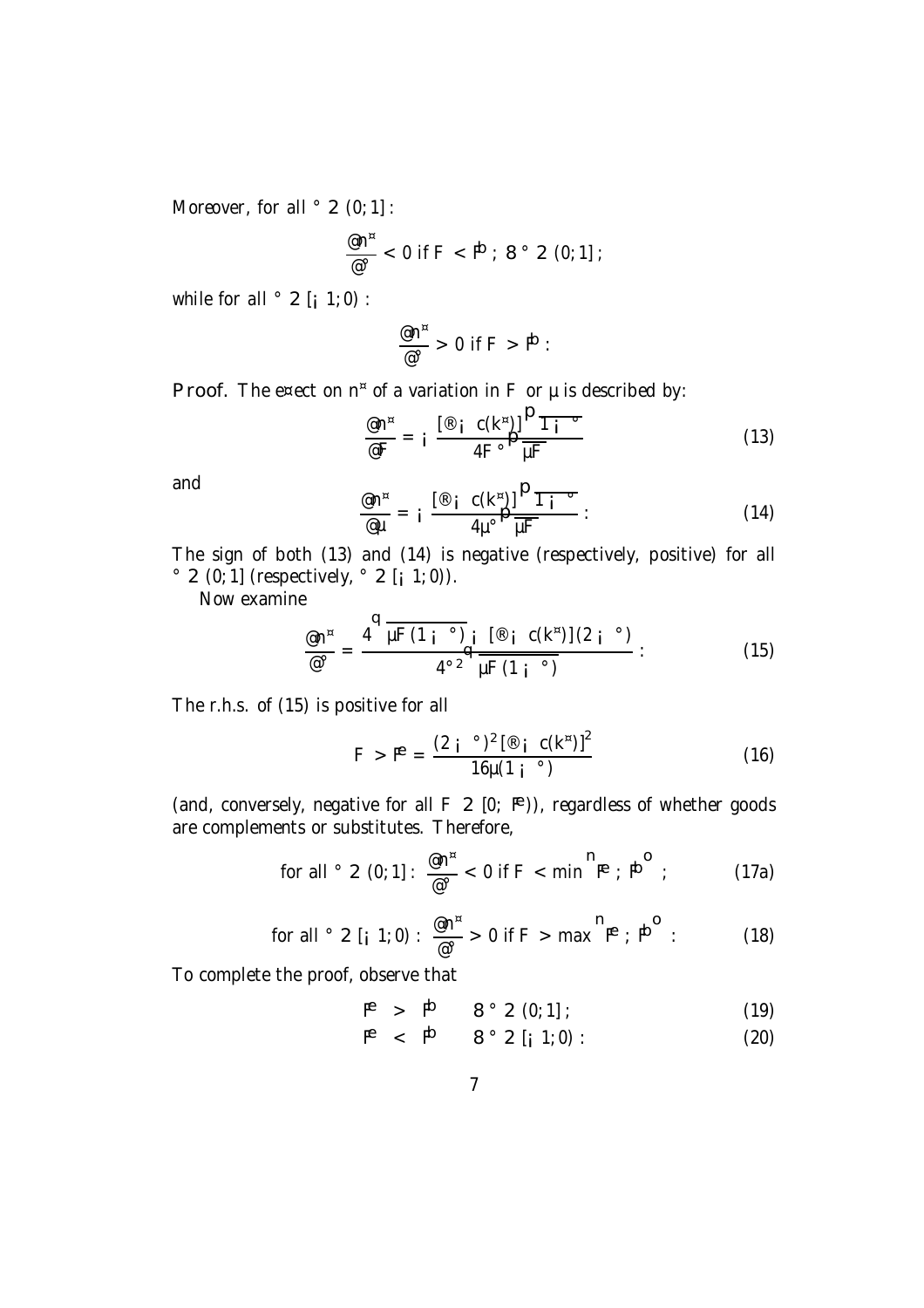Therefore, min  $\mathbf{P}^{\perp}$ ;  $\mathbf{P}^{\perp} = \mathbf{P}$  for all ° 2 (0; 1]; and max  $\mathbf{P}$ ;  $\mathbf{P}^{\perp} = \mathbf{P}$  for all  $\degree$  2 [; 1; 0): This concludes the proof.

The intuition behind the results stated in Proposition 2 largely relies upon the interplay between scope economies (or diseconomies) and product substitutability (or complementarity), as follows. As economies of scope decrease or diseconomies of scope increase (i.e., µ becomes larger), the equilibrium number of varieties shrinks (if goods are substitutes; and conversely if they are complements). The same holds if unit product innovation costs (F) increase. Interpreting the behaviour of n ¤ as ° varies is also a straightforward task. I can con…ne myself to consider the case of substitutes (° positive), as with complements the reverse is true. Here, @n<sup>¤</sup>=@° is negative when F is small enough to ensure that  $n^{\mu}$ , 1. The explanation appears to be that as the degree of substitutability increases, the …rm …nds it pro…table to shrink the product range as it is more convenient to save on …xed costs rather than to try and extract more surplus from customers through product proliferation, precisely because the monopolist's ability to increase revenues through product proliferation weakens as products becomes more similar to each other. Therefore, as products become more similar, the incentive towards product innovation tends to vanish, and there remains the incentive to reduce marginal cost. To this regard, from (38) we have that

$$
\frac{\mathscr{C}\mathscr{C}^{\mathsf{I}}(k^{\mathsf{B}})}{\mathscr{C}n^{\mathsf{B}}}=\frac{4\mathscr{R}^{\mathsf{B}}(1\mathsf{i} \mathsf{S})}{(n^{\mathsf{B}})^{2}[\mathscr{C}i\mathsf{j} \mathsf{C}(k^{\mathsf{B}})]}\mathsf{s} \quad \text{0 for all } \mathscr{S}2[i\mathsf{1};1]:\tag{21}
$$

Therefore, I can state the following:

Lemma 1 The monopolist's incentive towards process innovation is decreasing in the number of products supplied in equilibrium.

The interpretation of the above Lemma is immediate. The …rm can extract surplus either by enlarging  $\mathcal{P}_i$  c( $k^n$ ) for a given number of varieties, or by enlarging the product range for a given marginal cost. Therefore, the maximum incentive towards investment in cost-reducing R&D is observed when a single variety is supplied, as in that situation process innovation is mostly e¤ective.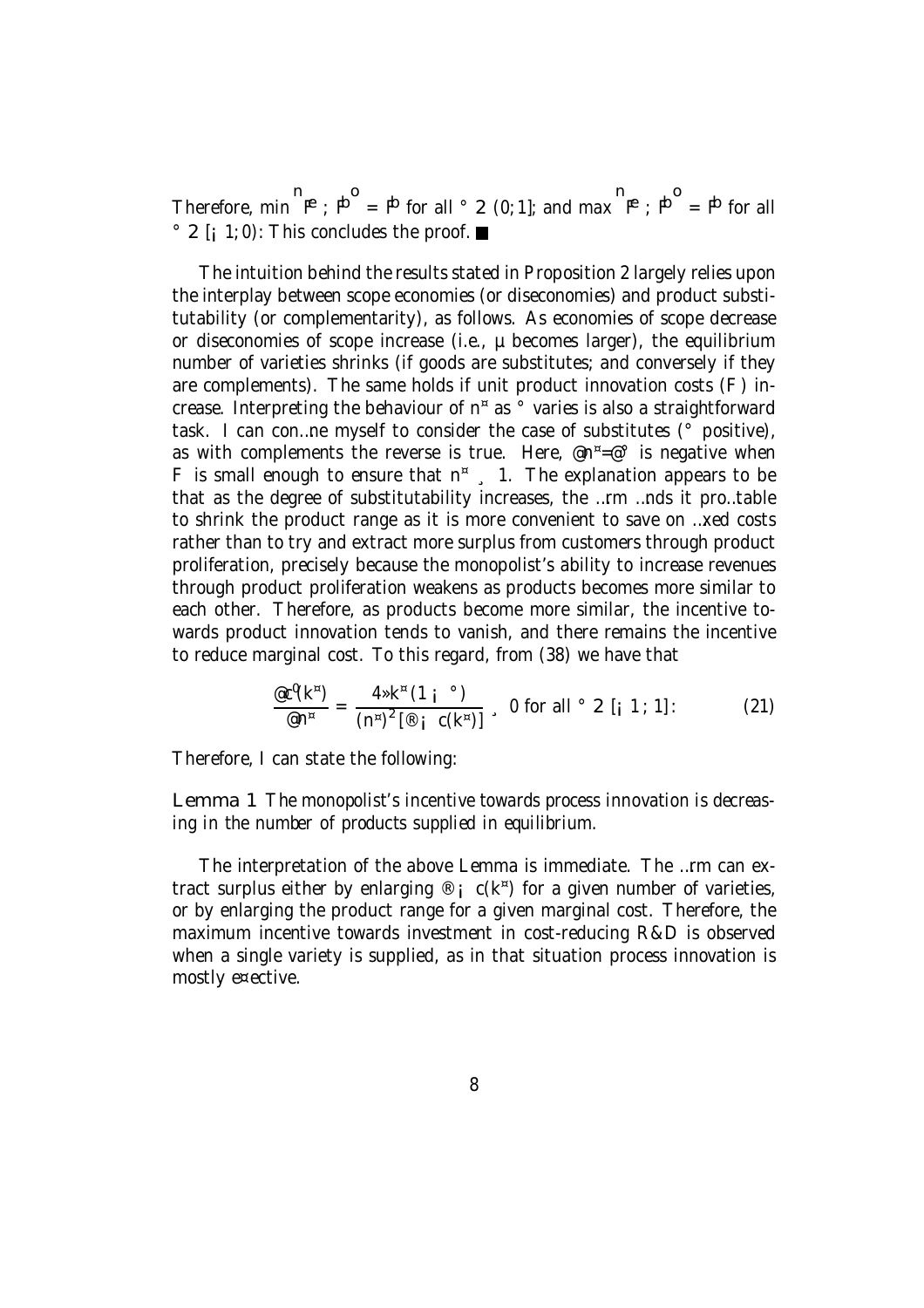### 4 Social optimum

The planner maximises social welfare, de…ned as the sum of pro…ts and consumer surplus:

SW = 
$$
| + CS| = \sum_{i=1}^{8} 4 \otimes_{i} q_{i} i \otimes \sum_{j \in i} q_{j} i C(k)5 q_{i} +
$$
  
+  $\sum_{i=1}^{8} \frac{(\otimes_{i} p_{i}) q_{i}}{2} i \mu nF i \gg k^{2}$  (22)

w.r.t. the vector - ´ fq<sub>1</sub>; :::q<sub>i</sub>; :::q<sub>n</sub>; k; ng : As in the previous case, I ...rst solve the marketing problem, given technology and the product range. The FOC w.r.t. the output level of variety i is:

$$
\frac{\mathscr{E}SW}{\mathscr{Q}_{ij}} = \mathscr{E}_i \quad q_i \left[1 + \mathscr{C}(n_i \quad 1)\right] \mathfrak{i} \quad c(k) = 0 \tag{23}
$$

yielding

$$
q^{SP} = \frac{\mathcal{D}_i \ c(k)}{1 + \mathcal{C}(n_i \ 1)}
$$
 (24)

which can be compared to (8) to verify immediately that  $q^{SP} = 2q^{\alpha}$ : Obviously  $Q^{SP} = 2Q^{\alpha}$ ; while  $p^{SP} = c(k)$ : Therefore,

$$
SW^{SP} = CS^{SP} = \frac{n[\mathcal{B} \text{ i } C(k)]^{2}}{2[1 + \mathcal{C}(n + 1)]} \text{ i } \mu nF \text{ i } *k^{2}
$$
 (25)

while  $\frac{1}{5}$  SP = 0: The socially optimal technology and product range are investigated in the next section.

### 5 The socially optimal R&D portfolio

The planners' FOCs w.r.t. the number of varieties and the cost-reducing R&D e¤ort are:

$$
\frac{\text{eSW}}{\text{eK}} = i \frac{n \, [\text{e} \, i \, c(k)] \, c^0(k)}{1 + \text{e}(n \, i \, 1) \, \text{e}} \, i \, 2 \cdot k = 0 \, ; \tag{26}
$$

$$
\frac{\text{eSW}}{\text{e}n} = \frac{[\text{e} \, \text{i} \, \text{c(k)}]^2}{2[1 + \text{e}(n \, \text{i} \, 1)]} \text{t} \, \frac{1 + \text{e}(2n \, \text{i} \, 1)}{1 + \text{e}(n \, \text{i} \, 1)} \text{ i } \mu = 0: \qquad (27)
$$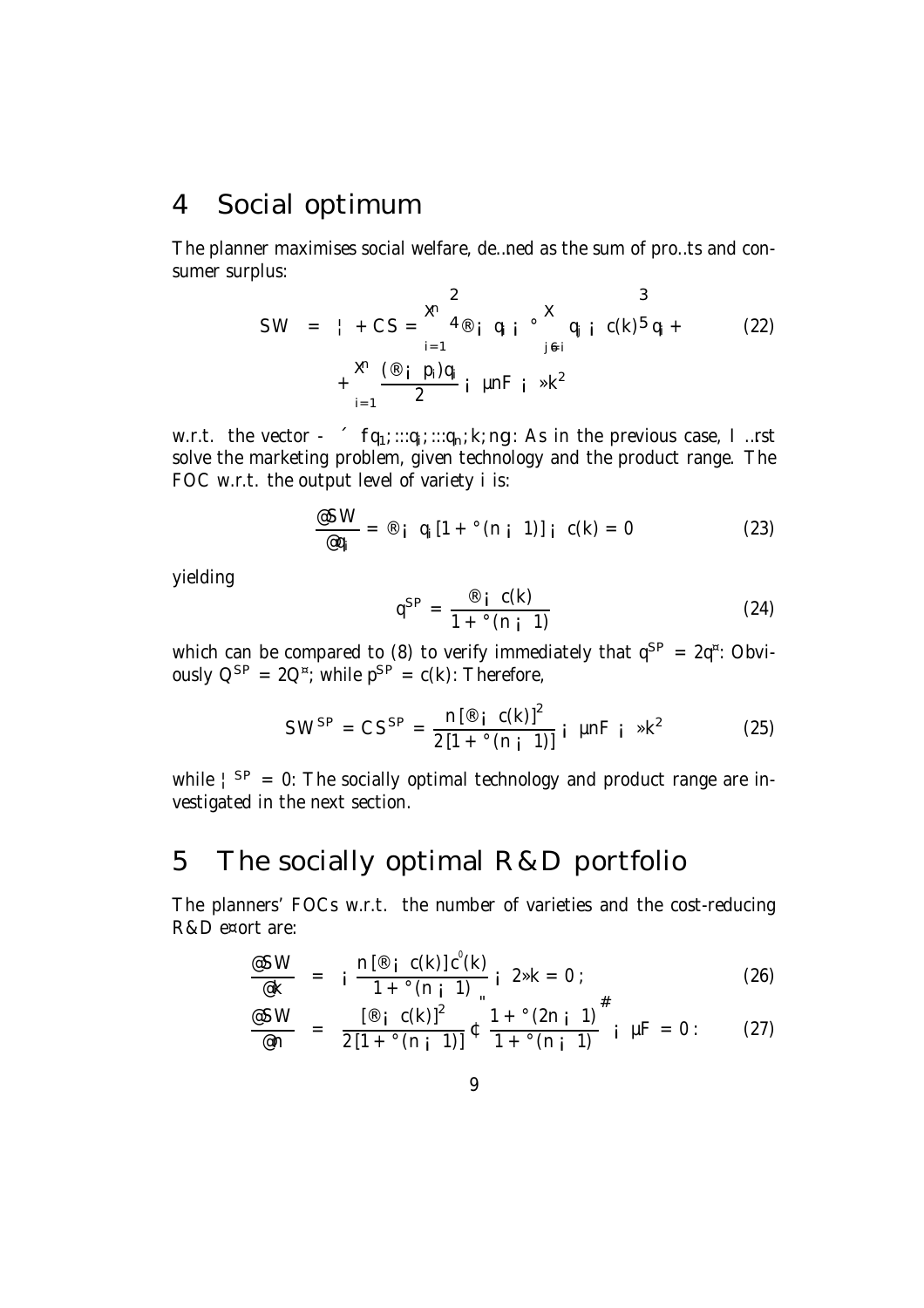SOCs are:

$$
\frac{\omega^2 \text{SW}}{\omega k^2} = \frac{n^2 c^0(k)^2 i^{(0)} i^{(0)} i^{(0)}(k)}{1 + c(n+1)} i^{2} i^{(2)} \tag{28}
$$

$$
\frac{\mathcal{Q}^2 \text{SW}}{\mathcal{Q} \text{n}^2} = i \frac{(1 i \text{ }^{\circ})^{\circ} [\mathcal{Q} \text{ } i \text{ } \text{C(k)}]^2}{[1 + \text{ }^{\circ} \text{(n } i \text{ } 1)]^3} \cdot 0 ; \qquad (29)
$$

and

$$
\frac{\mathcal{Q}^2 \text{SW}(n; k)}{\mathcal{Q} n^2} \mathfrak{t} \frac{\mathcal{Q}^2 \text{SW}(n; k)}{\mathcal{Q} k^2} , \frac{\mathcal{Q}^2 \text{SW}(n; k)}{\mathcal{Q} k \mathcal{Q} n} \mathfrak{t} \frac{\mathcal{Q}^2 \text{SW}(n; k)}{\mathcal{Q} n \mathcal{Q} k} ; \qquad (30)
$$

where

$$
\frac{\mathcal{Q}^2 \text{SW}(n; k)}{\mathcal{Q} \text{K}\mathcal{Q} \text{N}} = \frac{\mathcal{Q}^2 \text{SW}(n; k)}{\mathcal{Q} \text{N}\mathcal{Q} \text{N}} = i \frac{(1 i \text{ }^{\circ}) [\mathcal{Q} \text{ }^{\circ} \text{ } (k)] c^{\circ} (k)}{[1 + \text{ }^{\circ} \text{ } (n \text{ } i \text{ } 1)]^2} : \qquad (31)
$$

As the procedure and computational details are largely analogous to those characterising the pro…t-seeking monopolist, without further proof I can state the following:

Proposition 3 In equilibrium, the socially e¢cient R&D portfolio is given by  $\mathbf{h}$  $\overline{\mathbf{3}}$ 

and  

$$
n^{SP} = \frac{0.5 \text{ m} \cdot 1}{0.5 \text{ m}} + \frac{0.5 \text{ m} \cdot 10 \text{ m}}{10 \text{ m}} = \frac{1.5 \text{ m}}{10 \text{ m}} = \frac{1.5 \text{ m}}{10 \text{ m}} = \frac{2 \text{ m} \cdot 10 \text{ m}}{10 \text{ m}} = \frac{1.5 \text{ m}}{10 \text{ m}} = \frac{1.5 \text{ m}}{10 \text{ m}} = \frac{1.5 \text{ m}}{10 \text{ m}} = \frac{1.5 \text{ m}}{10 \text{ m}} = \frac{1.5 \text{ m}}{10 \text{ m}} = \frac{1.5 \text{ m}}{10 \text{ m}} = \frac{1.5 \text{ m}}{10 \text{ m}} = \frac{1.5 \text{ m}}{10 \text{ m}} = \frac{1.5 \text{ m}}{10 \text{ m}} = \frac{1.5 \text{ m}}{10 \text{ m}} = \frac{1.5 \text{ m}}{10 \text{ m}} = \frac{1.5 \text{ m}}{10 \text{ m}} = \frac{1.5 \text{ m}}{10 \text{ m}} = \frac{1.5 \text{ m}}{10 \text{ m}} = \frac{1.5 \text{ m}}{10 \text{ m}} = \frac{1.5 \text{ m}}{10 \text{ m}} = \frac{1.5 \text{ m}}{10 \text{ m}} = \frac{1.5 \text{ m}}{10 \text{ m}} = \frac{1.5 \text{ m}}{10 \text{ m}} = \frac{1.5 \text{ m}}{10 \text{ m}} = \frac{1.5 \text{ m}}{10 \text{ m}} = \frac{1.5 \text{ m}}{10 \text{ m}} = \frac{1.5 \text{ m}}{10 \text{ m}} = \frac{1.5 \text{ m}}{10 \text{ m}} = \frac{1.5 \text{ m}}{10 \text{ m}} = \frac{1.5 \text{ m}}{10 \text{ m}} = \frac{1.5 \text{ m}}{10 \text{ m}} = \frac{1.5 \text{ m}}{10 \text{ m}} = \frac{1.5 \text{ m}}{10 \text{ m}} = \frac{1.5 \text{ m}}{10 \text{ m}} = \frac{1.5 \text{ m}}{10 \text{ m}} = \frac{1.5 \text{
$$

if and only if

$$
c^{\omega^{3}}k^{SP}
$$
,  $\frac{2\nu^{1} + \nu^{3}n^{SP} + 1}{n^{SP}[\mathcal{D} + C(k^{SP})]} \times \frac{2\nu^{3}k^{SP}}{n^{SP}[\mathcal{D} + C(k^{SP})]} \times \frac{2\nu^{3}k^{SP}}{n^{SP}[\mathcal{D} + C(k^{SP})]^{2}} + \frac{3\nu^{3}k^{SP}}{15}$ 

and

$$
F \quad 2 \quad \stackrel{\mathbf{2}}{40} \, ; \, \stackrel{\mathbf{h}_{\text{B}}}{\longrightarrow} \, \frac{c(k^{\text{SP}})}{2\mu} \, \stackrel{\mathbf{1}_2}{\longrightarrow} \, 3 \, 8 \, \text{° } 2 \, (0; 1] \, ; \quad \mathbf{F} \quad , \quad \stackrel{\mathbf{h}_{\text{B}}}{\longrightarrow} \, \frac{c(k^{\text{SP}})}{2\mu} \, \stackrel{\mathbf{i}_2}{\longrightarrow} \, (1 \, \stackrel{\circ}{\longrightarrow}) \, 8 \, \text{° } 2 \, [1 \, 1; 0) \, : \quad \mathbf{F}
$$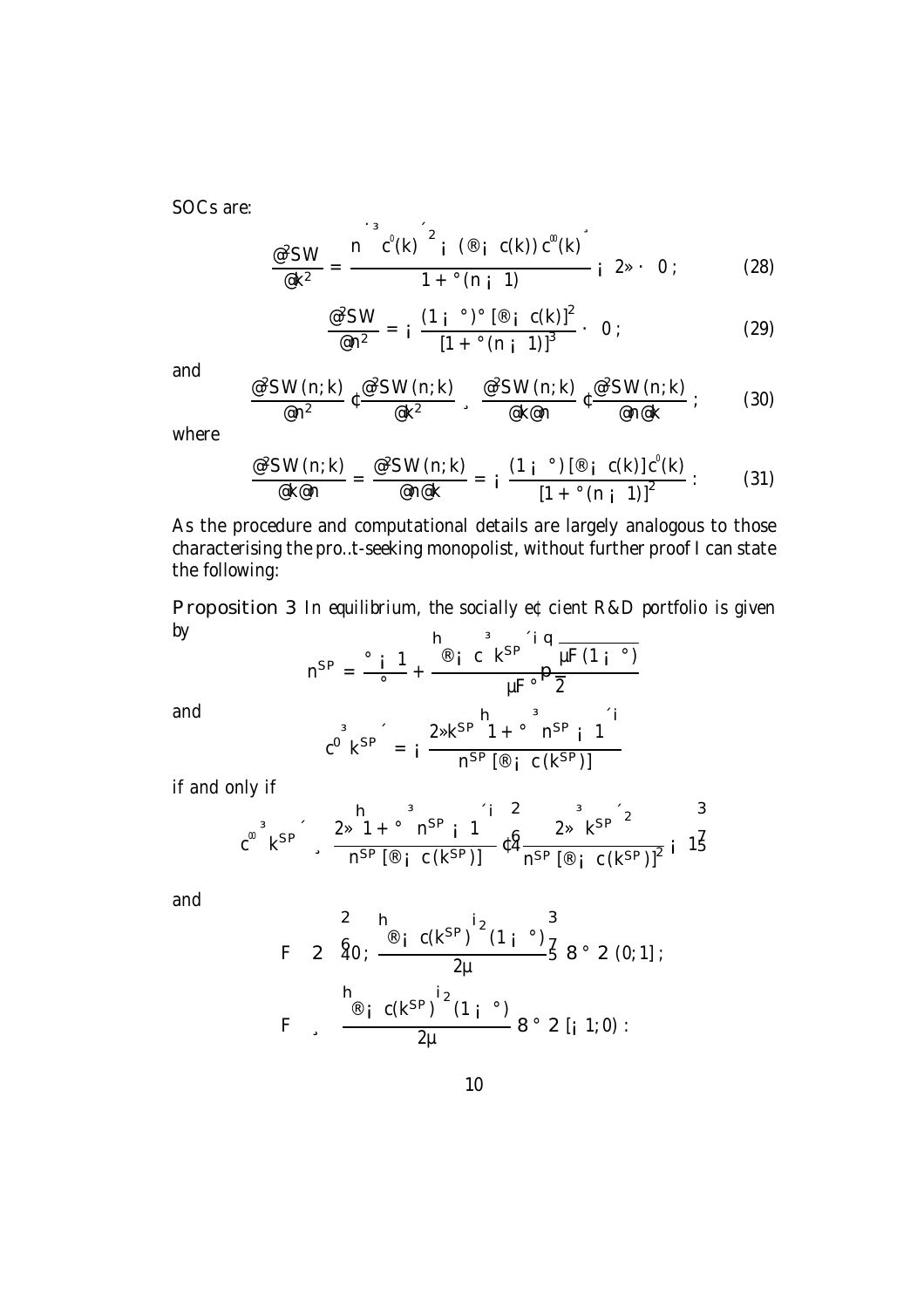Notice that the threshold

$$
\overline{F} = \frac{\frac{h}{\mathcal{B}} \int i^2 (1 - \epsilon)^{1/2}}{2\mu} \tag{32}
$$

is the value of the product innovation cost below (resp., above) which n is larger than one when goods are substitutes (resp., complements). As in the monopoly setting, it is easily checked that the planner produces at most one good when  $\degree$  = 1:

Moreover, it is immediate to verify that, for any given level of the marginal  $\cot, \overline{F} = 2$ i $\overline{P}$ : Likewise, given k (i.e., given c(k)), it can be established that  $n^{SP}$  > n<sup>¤</sup> for all ° 2 (0; 1]; and conversely for all ° 2 [<sub>i</sub> 1; 0): Therefore, we have the following corollary:

Corollary 2 For a given investment in process innovation, when goods are substitutes (i.e.,  $\degree$  is positive), the social incentive towards product innovation is always larger than the monopolist's. As a result, the planner's product range is wider than the monopolist's. The opposite holds when goods are complements.

Now I can compare the social incentive to reduce marginal cost to the private incentive of a monopolist to do so.<sup>4</sup> This can be done for a given number of varieties, n, and it summarised by the di¤erence  $\overline{c}^{\text{e}}(k^{\text{m}}; n)$  i  $-c^0(k^{SP}; n)$  ; or equivalently by the comparison between (33) and (26). The result is stated in the following:

Corollary 3 For a given number of products, and for all  $\degree$  2 [; 1; 1]; the social incentive towards process innovation is larger than the private incentive.

Corollaries 2 and 3 imply that, with substitutes, we shall expect the monopolist to produce a smaller product line, at a higher marginal cost than the social planner, i.e., pro…t incentives distort the monopolist's R&D portfolio in both respects, as compared to the social optimum. This conclusion is reinforced by considering the e¤ect of a variation in parameters  $fF: \circ$ ; ug on n<sup>SP</sup>; vis à vis their e¤ects on n<sup>¤</sup> as illustrated in Proposition 2.

<sup>4</sup>Observe that the analogous to Lemma 2 holds under social planning as well, i.e., the planner's investment in cost-reducing R&D reaches a maximum when  $n^{SP} = 1$ : Hence, it appears that, under both regimes, product variety is a substitute for productive e¢ciency, and conversely.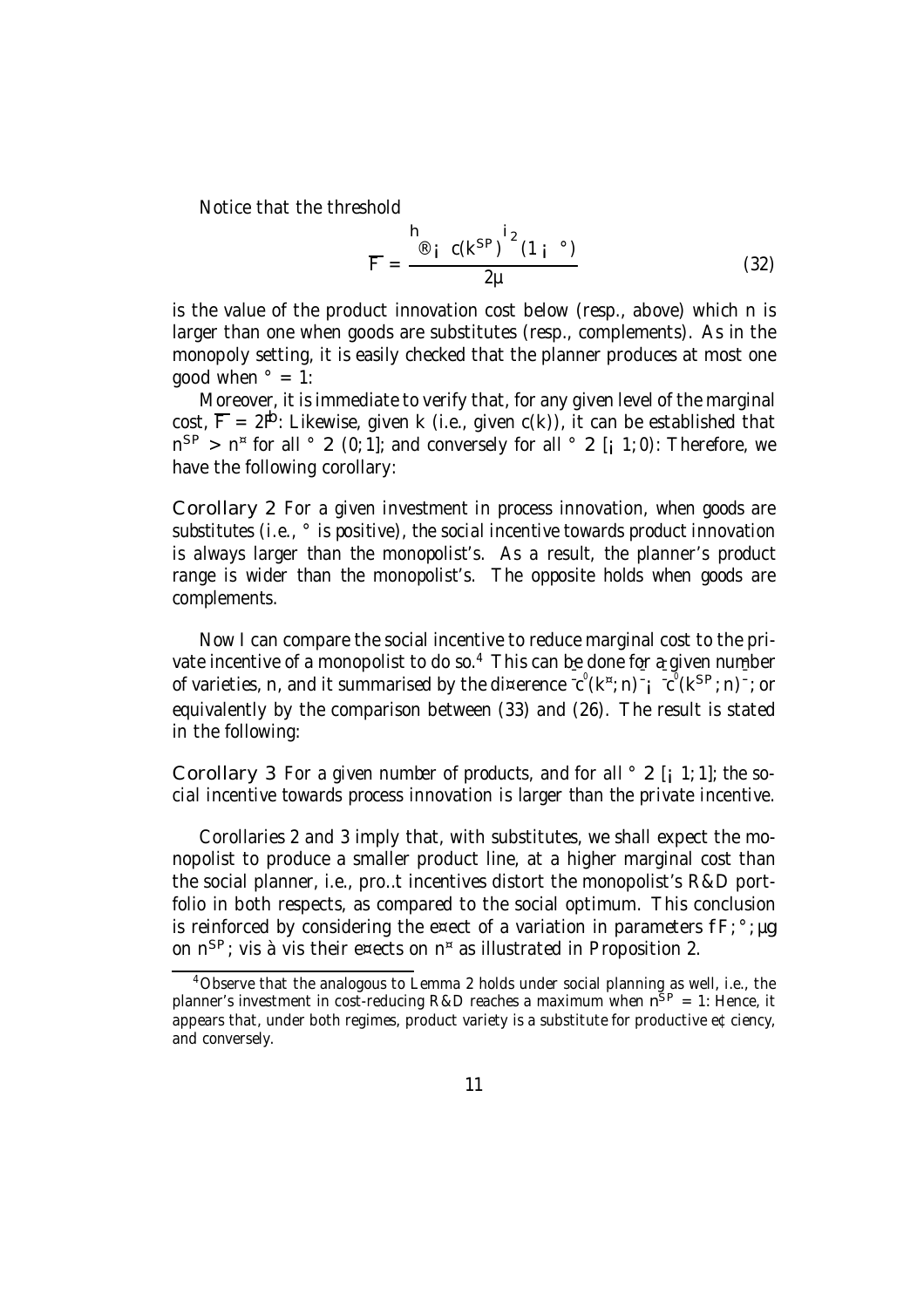**Proposition 4 Consider n**<sup>SP</sup> > 1; i.e., either F 2  $0; \overline{F}$  8 ° 2 (0; 1]

or

$$
F \supset F \circ P = \frac{\int_{\text{R}}^{R} E(S \cap P) \cdot \int_{\text{R}}^{R} i_{2} \cdot (1 + \frac{1}{2})}{2\mu}
$$
\n
$$
\frac{\int_{\text{R}}^{R} E(S \cap P) \cdot \int_{\text{R}}^{R} i_{2} \cdot (1 + \frac{1}{2})}{\mu} = \frac{\int_{\text{R}}^{R} E(S \cap P) \cdot \int_{\text{R}}^{R} i_{2} \cdot (1 + \frac{1}{2})}{\mu} = \frac{\int_{\text{R}}^{R} E(S \cap P) \cdot \int_{\text{R}}^{R} i_{2} \cdot (1 + \frac{1}{2})}{\mu} = \frac{\int_{\text{R}}^{R} E(S \cap P) \cdot \int_{\text{R}}^{R} i_{2} \cdot (1 + \frac{1}{2})}{\mu} = \frac{\int_{\text{R}}^{R} E(S \cap P) \cdot \int_{\text{R}}^{R} i_{2} \cdot (1 + \frac{1}{2})}{\mu} = \frac{\int_{\text{R}}^{R} E(S \cap P) \cdot \int_{\text{R}}^{R} i_{2} \cdot (1 + \frac{1}{2})}{\mu} = \frac{\int_{\text{R}}^{R} E(S \cap P) \cdot \int_{\text{R}}^{R} i_{2} \cdot (1 + \frac{1}{2})}{\mu} = \frac{\int_{\text{R}}^{R} E(S \cap P) \cdot \int_{\text{R}}^{R} i_{2} \cdot (1 + \frac{1}{2})}{\mu} = \frac{\int_{\text{R}}^{R} E(S \cap P) \cdot \int_{\text{R}}^{R} i_{2} \cdot (1 + \frac{1}{2})}{\mu} = \frac{\int_{\text{R}}^{R} E(S \cap P) \cdot \int_{\text{R}}^{R} i_{2} \cdot (1 + \frac{1}{2})}{\mu} = \frac{\int_{\text{R}}^{R} E(S \cap P) \cdot \int_{\text{R}}^{R} i_{2} \cdot (1 + \frac{1}{2})}{\mu} = \frac{\int_{\text{R}}^{R} E(S \cap P) \cdot \int_{\text{R}}^{R} i_{2} \cdot (1 + \frac{1}{2})}{\mu} = \frac{\int_{\text{R}}^{R} E(S \cap P) \cdot \int_{\text{R}}^{R} i_{2} \cdot (1 + \frac{1}{2})}{\mu} =
$$

Moreover, for all  $\degree$  2 (0; 1] :

$$
\frac{\text{e}n^{SP}}{\text{e}^{\circ}} < 0 \text{ if } F < \overline{F} \; ; \; 8 \text{ }^{\circ} \text{ } 2 \text{ (0; 1]} \; ;
$$

while for all  $\degree$  2 [ $\text{i}$  1; 0) :

$$
\frac{\mathsf{e} n^{SP}}{\mathsf{e}^{\circ}} > 0 \text{ if } F > \overline{F}:
$$

Proof. See the Appendix.

The interpretation of Proposition 4 is largely analogous to that holding for Proposition 2, except that the incentives to enlarge the product range are always higher for the planner than for the monopolist, for all  $\degree$  < 1: This can be quickly veri…ed through the comparison of

$$
\frac{\mathsf{e} n^{SP}}{\mathsf{e} F} : \frac{\mathsf{e} n^{SP}}{\mathsf{e} \mu} : \frac{\mathsf{e} n^{SP}}{\mathsf{e}^{\circ}}
$$

against

$$
\frac{\text{e} n^{\tt\scriptscriptstyle u}}{\text{e} F}~;~\frac{\text{e} n^{\tt\scriptscriptstyle u}}{\text{e} \mu}~;~\frac{\text{e} n^{\tt\scriptscriptstyle u}}{\text{e}^{\circ}}~;
$$

At  $\degree$  = 1; both agents supply a single good by operating a single plant, so that the issue of product proliferation vanishes. In such a case, by Corollary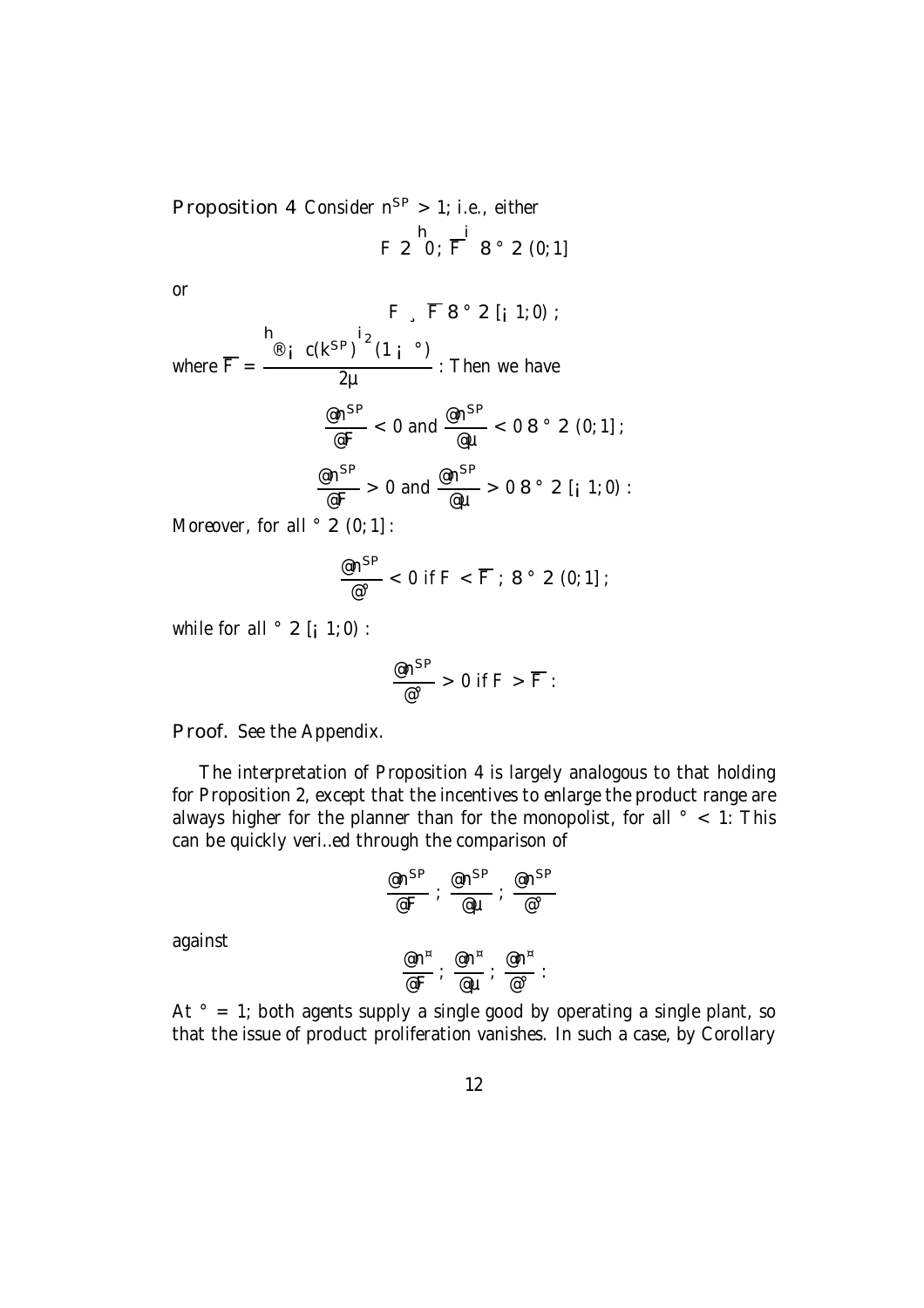3, it is nevertheless true that the planner's incentive towards investment in process innovation is larger than the monopolist's.

Summing up, we may expect the monopolist to distort investment in both process and product innovation as well as output at the same time, and these distortions obviously interact with one another. In turn, this entails that, if a regulator introduces a policy aimed at correcting one of these distortions, this will creates some undesirable feedback on the remaining variables. For instance, subsidising product innovation (in the case of substitutes) would cause a reduction of the monopolist's investment in process innovation, inducing then an output reduction.

#### 6 Concluding remarks

I have evaluated the monopolist's behaviour along two dimensions of his innovation portfolio, i.e., the R&D activities towards product and process innovation. Then, I have assessed the monopoly equilibrium against the social optimum.

The foregoing analysis reveals that, in addition to the well know output distortion usually associated with the monopolist's optimal marketing decisions, the market also su¤ers from distortions along the two dimensions of innovation, at the same time. that is, the monopolists o¤ers too many (or too few) varieties, produced at a larger marginal cost, than the planner. The di¤erent incentives towards innovation characterising the monopolist and the planner entails that any comparative assessment of the two regimes should take into account that both product range and technology can be expected to di¤er across regimes. Consequently, the task for the regulator is more involved than we were lead to think on the basis of the previous literature, in that the distortions along both dimensions of the monopolist's R&D activity add to the usual output distortion due to monopoly pricing.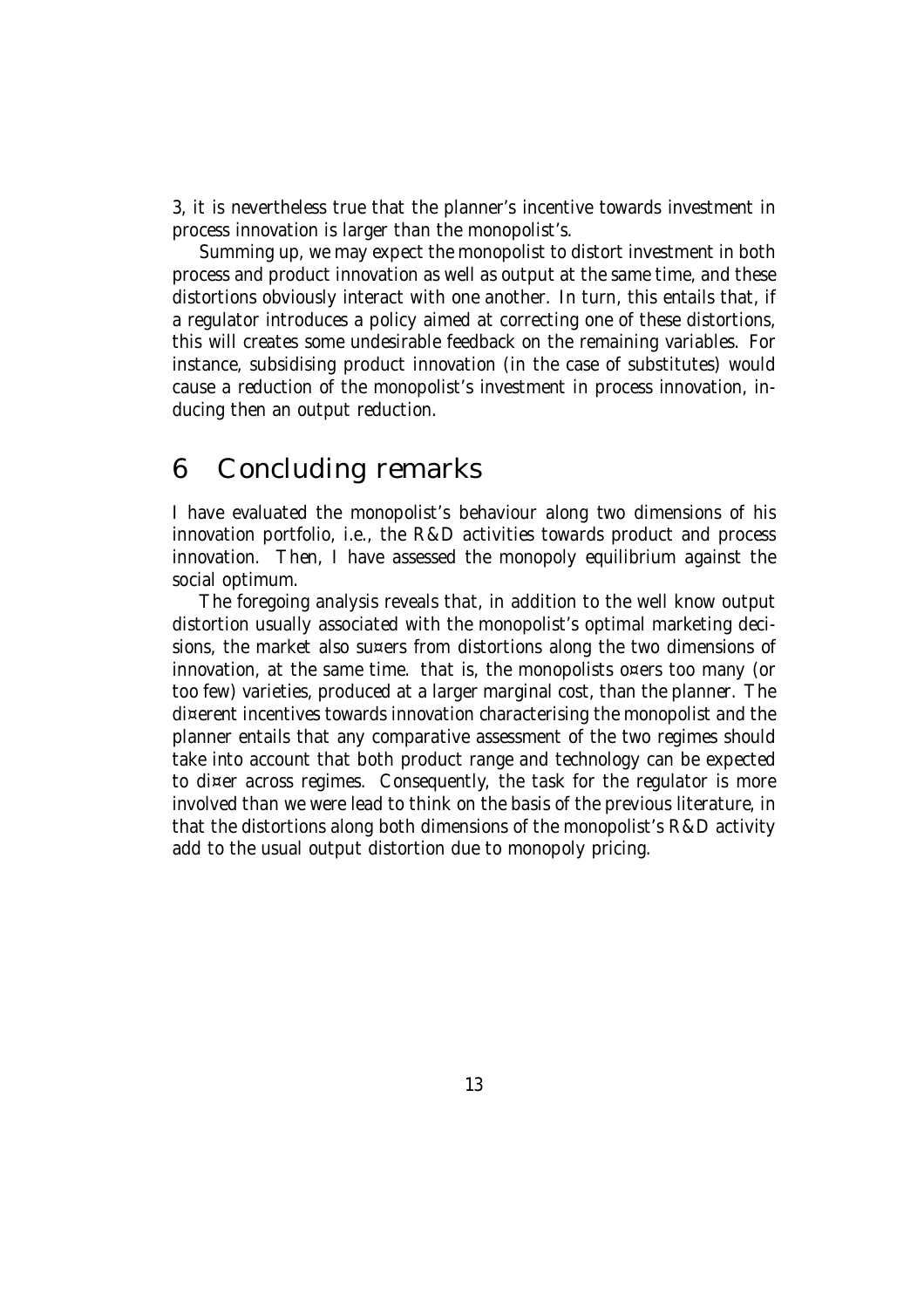## Appendix

#### Proof of Proposition 1

I look for the solution w.r.t. fk; ng of the following system:

$$
\frac{\mathscr{Q} \,|\, \mathsf{M}(n; k)}{\mathscr{Q} \,k} \quad = \quad i \; \frac{\mathsf{n} \, [\mathscr{Q} \,|\, \mathsf{c}(k)] \, \mathsf{c}^0(k)}{2 \, [1 + \,^\circ \, (n \,|\, 1)]}, \quad 2 \, \mathsf{M} \, = \, 0 \; ; \tag{33}
$$

$$
\frac{\varphi_{\text{1 M}}(n; k)}{\varphi_{\text{1}}} = \frac{[\varphi_{\text{1 C}}(k)]^2}{4[1 + \varphi_{\text{2}}(n; 1)]} \sqrt[6]{1 + \frac{\varphi_{\text{1}}(n; k)}{[1 + \varphi_{\text{2}}(n; 1)]}} \text{ if } \mu = 0 \text{ (34)}
$$

where  $c^0(k)$   $\in$   $\mathfrak{C}(k)$ =@k: Second order conditions for (33-34) to yield an internal solution require that the Hessian matrix H  $[\cdot_{M}(n; k)] \cdot 0$ ; that is:

$$
\frac{\mathcal{Q}^2 \mid M(n;k)}{\mathcal{Q}n^2} = \frac{\mathcal{Q}(\mathcal{Q} \mid 1) \left[ \mathcal{Q} \mid c(k) \right]^2}{2 \left[ 1 + \mathcal{Q}(n+1) \right]^3} \cdot 0 ; \qquad (35)
$$

$$
\frac{\mathcal{Q}^{2} \upharpoonright_{M}(n;k)}{\mathcal{Q}k^{2}} = \frac{n^{2} [c^{0}(k)]^{2} \upharpoonright [\mathcal{Q}^{0} \upharpoonright (k)] c^{0}(k) \mathcal{Q}^{0}(k) \mathcal{Q}^{0}(k) \mathcal{Q}^{1}(\{1 + \mathcal{Q}^{0}(n+1)\} \mathcal{Q}^{1}(\{1 + \mathcal{Q}^{0} \upharpoonright (k+1)\} \mathcal{Q}^{1}(\{1 + \mathcal{Q}^{0} \upharpoonright (k+1)\} \mathcal{Q}^{1}(\{1 + \mathcal{Q}^{0} \upharpoonright (k+1)\} \mathcal{Q}^{1}(\{1 + \mathcal{Q}^{0} \upharpoonright (k+1)\} \mathcal{Q}^{1}(\{1 + \mathcal{Q}^{0} \upharpoonright (k+1)\} \mathcal{Q}^{1}(\{1 + \mathcal{Q}^{0} \upharpoonright (k+1)\} \mathcal{Q}^{1}(\{1 + \mathcal{Q}^{0} \upharpoonright (k+1)\} \mathcal{Q}^{1}(\{1 + \mathcal{Q}^{0} \upharpoonright (k+1)\} \mathcal{Q}^{1}(\{1 + \mathcal{Q}^{0} \upharpoonright (k+1)\} \mathcal{Q}^{1}(\{1 + \mathcal{Q}^{0} \upharpoonright (k+1)\} \mathcal{Q}^{1}(\{1 + \mathcal{Q}^{0} \upharpoonright (k+1)\} \mathcal{Q}^{1}(\{1 + \mathcal{Q}^{0} \upharpoonright (k+1)\} \mathcal{Q}^{1}(\{1 + \mathcal{Q}^{0} \upharpoonright (k+1)\} \mathcal{Q}^{1}(\{1 + \mathcal{Q}^{0} \upharpoonright (k+1)\} \mathcal{Q}^{1}(\{1 + \mathcal{Q}^{0} \upharpoonright (k+1)\} \mathcal{Q}^{1}(\{1 + \mathcal{Q}^{0} \upharpoonright (k+1)\} \mathcal{Q}^{1}(\{1 + \mathcal{Q}^{0} \upharpoonright (k+1)\} \mathcal{Q}^{1}(\{1 + \mathcal{Q}^{0} \upharpoonright (k+1)\} \mathcal{Q}^{1}(\{1 + \mathcal{Q}^{0} \upharpoonright (k+1)\} \mathcal{Q}^{
$$

where  $c^{\omega}(k) \in \mathbb{C}^2$ c $(k)$ =@k<sup>2</sup>; and

$$
\frac{\frac{\omega^2 + \mathsf{M}(n; k)}{\omega n^2} \mathfrak{c} \frac{\omega^2 + \mathsf{M}(n; k)}{\omega k^2}}{\frac{\omega^2 + \mathsf{M}(n; k)}{\omega k \omega n}} \mathfrak{c} \frac{\frac{\omega^2 + \mathsf{M}(n; k)}{\omega n \omega k}}{\frac{\omega^2 + \mathsf{M}(n; k)}{\omega n \omega k}} = \frac{\mathsf{A}_{\frac{\omega^2 + \mathsf{M}(n; k)}{\omega k \omega n}}^2}{\frac{\omega^2 + \mathsf{M}(n; k)}{\omega k \omega n}} \tag{37}
$$

Consider …rst (33) in isolation. For any n, the optimal R&D e¤ort in process innovation, k ¤ ; is implicitly given by:

$$
c^{0}(k^{\pi}) = i \frac{4\pi k^{\pi} [1 + \degree (n \frac{1}{k})]}{n [\degree j \space c(k^{\pi})]} :
$$
 (38)

Now consider (34). This FOC has two critical points:

n<sup>1</sup> = ° ¡ 1 ° ¡ [® ¡ c(k)] q µF(1 ¡ °) 2µF° (39)

$$
n_2 = \frac{\circ i \ 1}{\circ} + \frac{[\circ i \ c(k)]^2 \mu F (1 i \ ^{\circ})}{2 \mu F^{\circ}}
$$
(40)

of which only  $n_2$  satis...es (35) for all  $fc(k)$ ; °g. Therefore,  $n_2$  candidates as the optimal product range.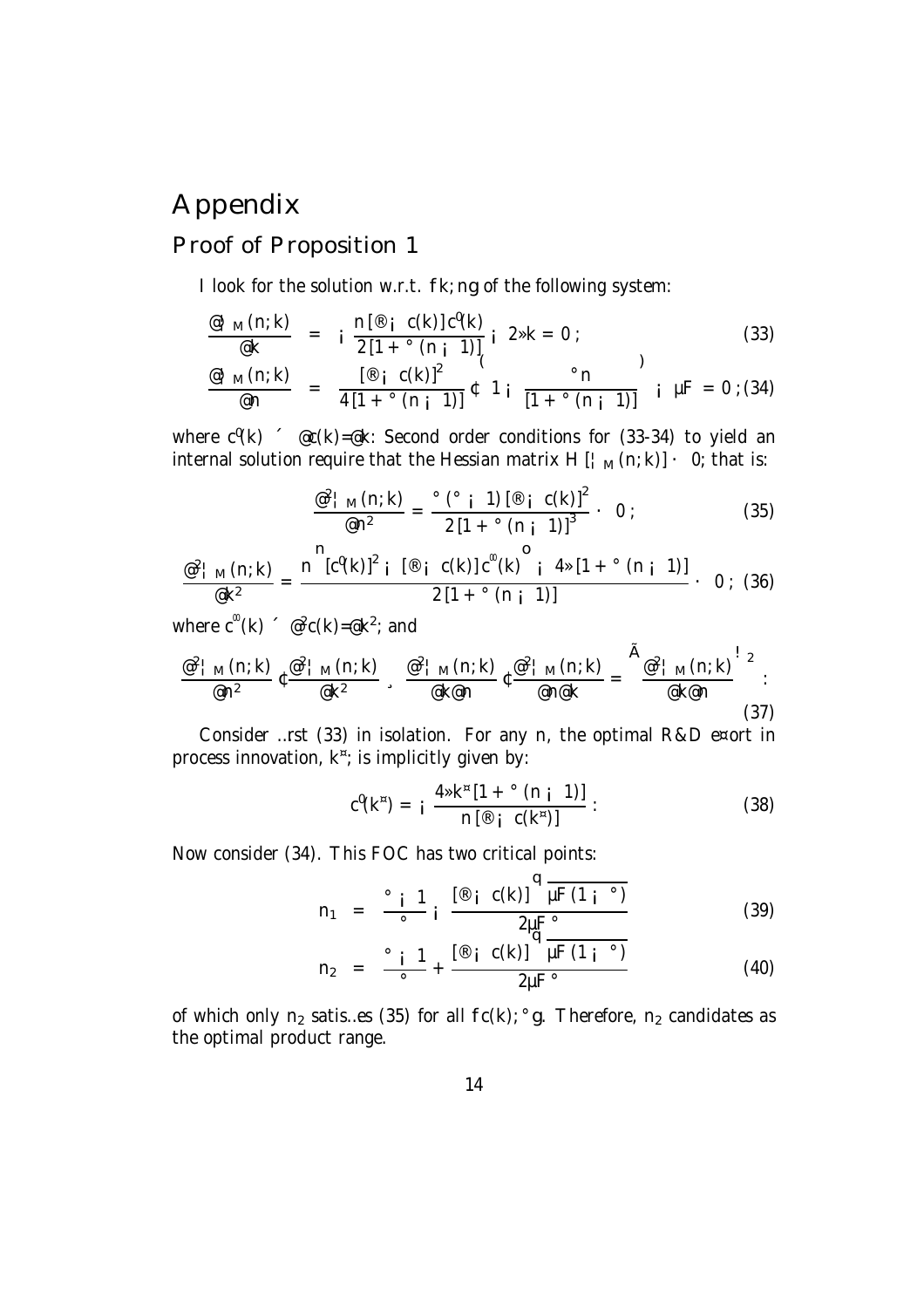Consider (38). Substituting the expression for  $c^0$ ( $k^{\pi}$ ) into (36) and simplifying, I obtain:

$$
\frac{\varpi^{2} \mid M(n; k)}{\varpi k^{2}} = 4 \times [1 + \degree (n^{\pi} \mid 1)] \frac{4 \times (k^{\pi})^{2}}{n^{\pi} [\varpi \mid c(k^{\pi})]^{2}} \frac{\#}{i \cdot 1 + \qquad (41)
$$

$$
i nn [® i c(kn)] c00(kn) · 0 ;
$$

yielding

$$
c^{00}(k^{n}) = \frac{4 \times [1 + \circ (n^{n} + 1)]}{n^{n} [\mathcal{D} + c(k^{n})]} \mathfrak{e}^{n} = \frac{4 \times (k^{n})^{2}}{n^{n} [\mathcal{D} + c(k^{n})]^{2}} \mathfrak{i}^{n} = 1
$$
 (42)

The SOC concerning the optimal number of goods can be quickly dealt with, by observing that

$$
\frac{\circ (\circ \; \mathsf{j} \; 1) \, [\circledast \; \mathsf{j} \; c(k)]^2}{2 \, [1 + \circ (n \, \mathsf{k} \; 1)]^3} \cdot 0
$$

is satis...ed for all  $\degree$  2 [ $\vert$  1; 1]:

Now look at the condition (37). This can be written as:

$$
\frac{\frac{a^{2} \mid M(n;k)}{a^{2}} \left(\frac{a^{2} \mid M(n;k)}{k^{2}}\right)^{2}}{\frac{a^{2} \mid M(n;k)}{k^{2}} \left(\frac{a^{2} \mid M(n;k)}{k^{2}}\right)^{2}} = \frac{43}{48}
$$

$$
= \frac{{}^{\circ}(1 \; i \; \circ) \left[ \text{ }^{\circledcirc} \; i \; \text{ } C(k^n) \right]}{4 \left[ 1 + {}^{\circ} (n^n \; i \; 1) \right]} \; t \overset{\mathbf{8}}{\underset{\sim}{\sim}} \frac{4 \, \mathfrak{p} \left[ 1 + {}^{\circ} (n^n \; i \; 1) \right]}{1 + {}^{\circledcirc} \left[ \text{ }^{\circledcirc} \; i \; \text{ } C(k^n) \right]^2} \; t \; 4 \, \mathfrak{p} \left( k^n \right)^2}{\frac{1}{n^n \left[ \text{ }^{\circledcirc} \; i \; \text{ } C(k^n) \right]^2}{1 + n^n \left[ \text{ }^{\circledcirc} \; i \; \text{ } C(k^n) \right] \; c^n \left( k^n \right)^2} \; t \; 4 \, \mathfrak{p} \left( k^n \right)^2} \; t \; 4 \, \mathfrak{p} \left( k^n \right)^2
$$

The above inequality is satis…ed for

$$
c^{0} (k^{n}) = \frac{4 \times [1 + \circ (n^{n} \text{ i } 1)]}{\circ f n^{n} [\text{B} \text{ i } C(k^{n})]g^{3}} t^{n} 4 \times (k^{n})^{2} (1 + \circ)^{2} + \circ n^{n} (2 \text{ i } 2^{\circ} + \circ n^{n}) + \text{(44)}
$$
\n
$$
i \circ n^{n} [\text{B} \text{ i } C(k^{n})]^{2}.
$$

Finally, note that

$$
\frac{4 \times [1 + \circ (n^{n} \text{ i } 1)]}{n^{n} [\mathcal{B} \text{ i } C(k^{n})]} \mathcal{L} \frac{4 \times (k^{n})^{2}}{n^{n} [\mathcal{B} \text{ i } C(k^{n})]^{2}} \mathcal{L} \frac{\#}{1}
$$
(45)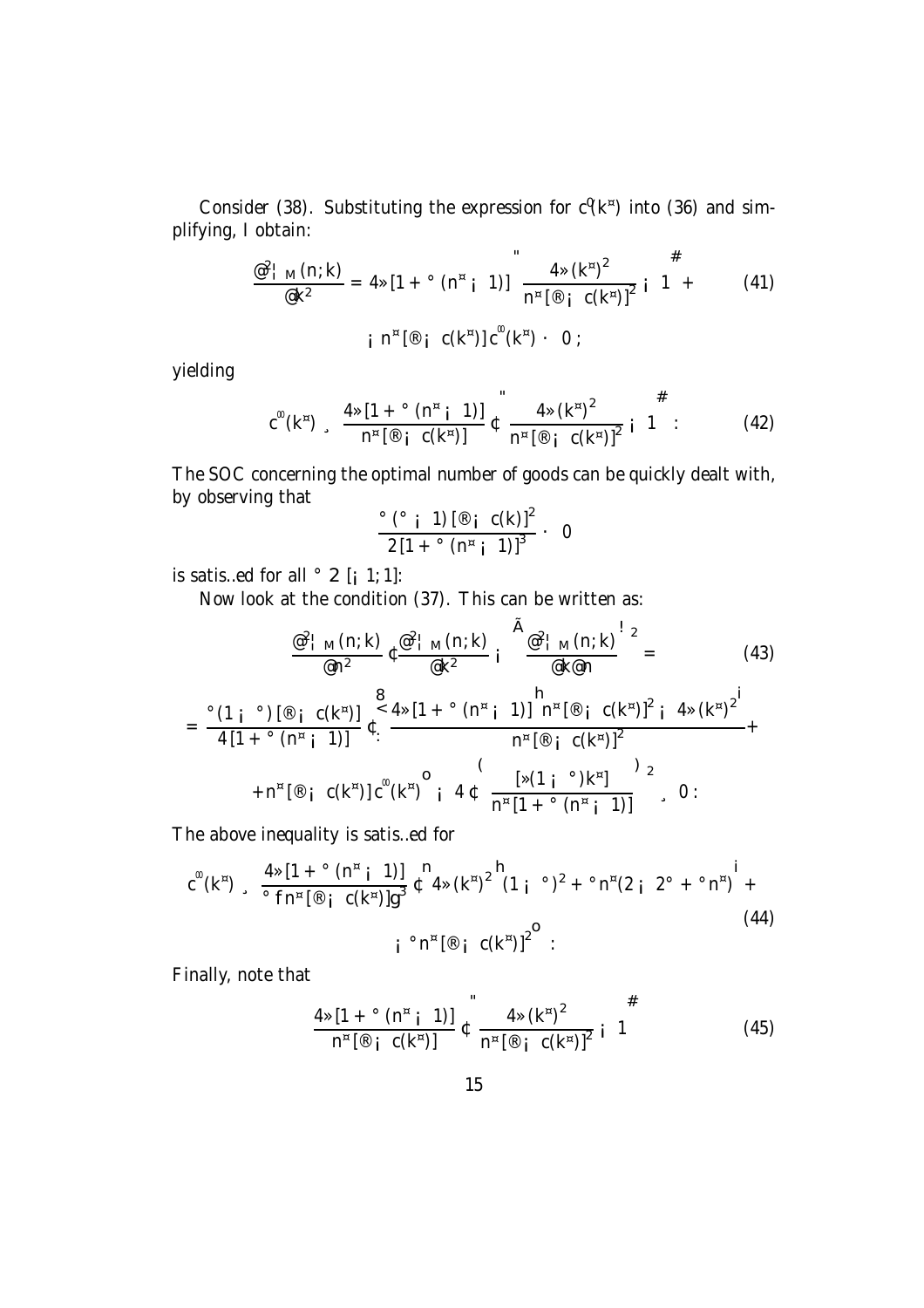is larger than

$$
\frac{4 \times [1 + \circ (n^{\pi} i \ 1)]^{n} 4 \times (k^{\pi})^{2} [(1 i \circ)^{2} + \circ n^{\pi} (2 i \ 2^{\circ} + \circ n^{\pi})] + i \circ n^{\pi} [\mathcal{B} i \ c(k^{\pi})]^{2}}{\circ f n^{\pi} [\mathcal{B} i \ c(k^{\pi})]g^{3}}
$$
\n(46)

over the whole admissible range of parameters. Therefore, (42) is also su¢ cient to ensure global optimality.

For the above solution to be economically acceptable, it must also be that  $n^{\alpha}$ , 1; i.e.,

$$
\frac{\left[\mathbb{P}\left[\begin{array}{cc}c(k^{\pi})\end{array}\right]\right]^{4}\overline{\mu F(1\overline{i})}\overline{i}2\mu F}{2\mu F^{\circ}}
$$
 0 (47)

yielding

F 2 0; 
$$
\frac{[\mathscr{B} \text{ i } C(k^{\pi})]^2 (1 \text{ i }^{\circ})^{\#}}{4\mu}
$$
 8° 2 (0; 1] ; (48)

F 
$$
\frac{[\circ] i c(k^{n})]^2 (1 i \circ)}{4\mu} 8 \circ 2 [i 1; 0)
$$
 : (49)

This concludes the proof. ■

#### Proof of Proposition 4

The proof proceeds along the same lines as for Proposition 2. The e¤ects on  $n^{SP}$  of a variation in F or  $\mu$  are described by:

$$
\frac{\mathscr{E}n^{SP}}{\mathscr{E}F} = i \frac{\left[\mathscr{E}i \ c(k^{\mathscr{E}})\right]^{1/2} \overline{1} \overline{i^{\mathscr{E}}}}{2F^{\circ}} \tag{50}
$$

and

$$
\frac{\mathscr{E}n^{SP}}{\mathscr{E}\mu} = i \frac{\left[\mathscr{E}i C(k^{\mu})\right]^{P}\overline{1i^{\circ}}}{2\mu^{\circ}}.
$$
\n(51)

The sign of both (50) and (51) is negative (respectively, positive) for all  $\degree$  2 (0; 1] (respectively,  $\degree$  2 [; 1; 0)).

Then, we have that

$$
\frac{\mathsf{e} \mathsf{n}^{\mathsf{SP}}}{\mathsf{e}^{\circ}} > 0 \text{ for all } \mathsf{F} > \mathsf{E} = \frac{(2 \mathsf{i} \ ^{\circ})^2 \left[ \mathsf{B} \ \mathsf{i} \ \mathsf{C}(\mathsf{k}^{\mathsf{n}}) \right]^2}{16 \mu (1 \mathsf{i} \ ^{\circ})} \tag{52}
$$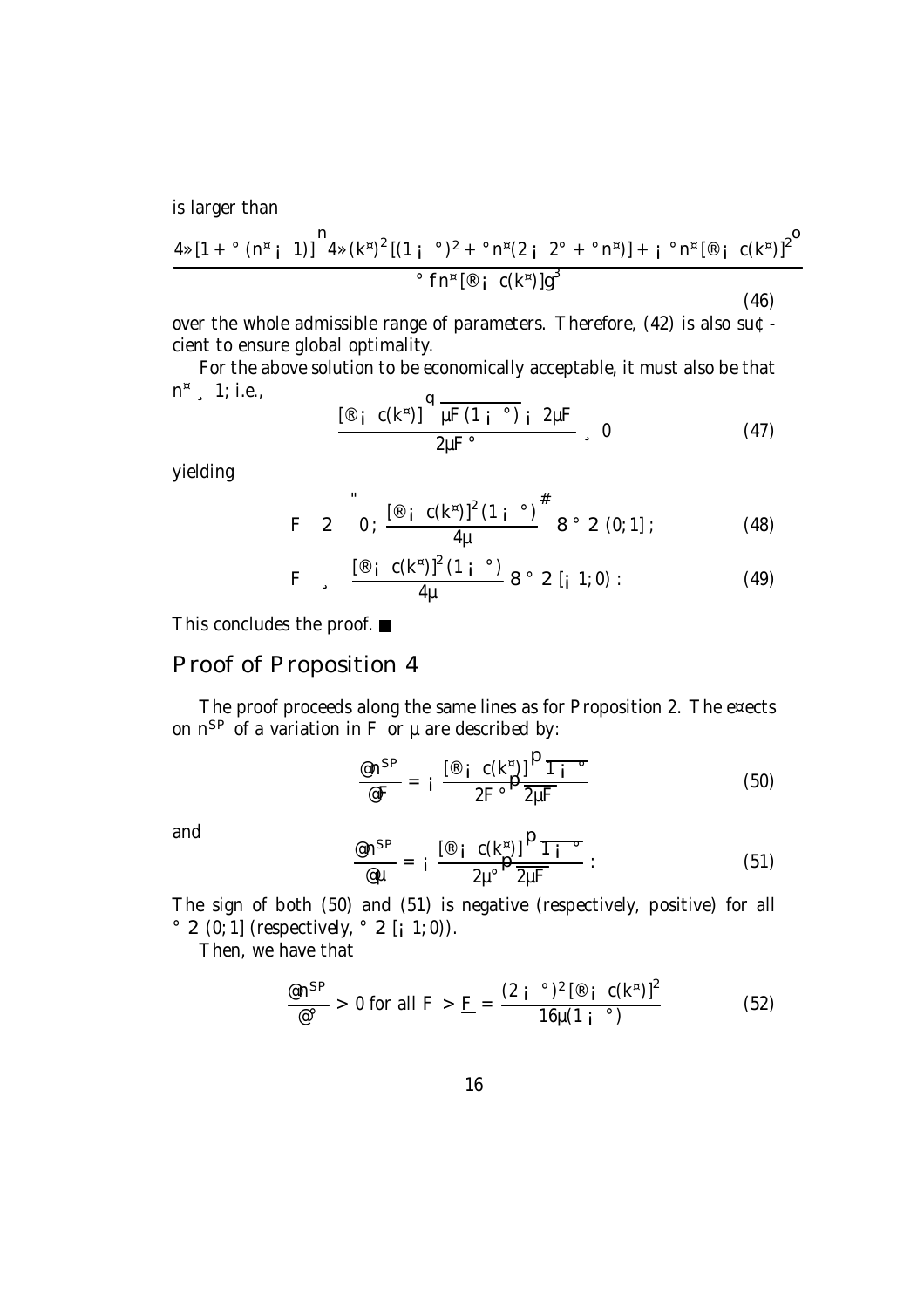(and, conversely, negative for all  $F$  2 [0;  $F$ )), regardless of whether goods are complements or substitutes. Hence,

$$
\text{for all } ^{\circ} 2 (0; 1]: \frac{\text{exp}}{\text{e}^{\circ}} < 0 \text{ if } F < \text{min } ^{\mathbf{n}} \underline{F} : \overline{F}^{\mathbf{0}}: \qquad (53a)
$$

for all ° 2 [
$$
_{i}
$$
 1; 0) :  $\frac{\omega_{n}^{SP}}{\omega_{o}} > 0$  if F > max  $\frac{n}{E}$  ;  $\overline{F}^{o}$  : (54)

To complete the proof, observe that

$$
\underline{F} > \overline{F} \qquad 8 \text{ }^{\circ} \text{ } 2 \text{ } (0,1] \tag{55}
$$

$$
\underline{F} < \overline{F} \qquad 8^\circ 2 \left[ \begin{array}{cc} 1;0 \end{array} \right) : \qquad (56)
$$

Therefore, min  $E$ ;  $\overline{F} = \overline{F}$  for all ° 2 (0; 1]; and max  $E$ ;  $\overline{F} = \overline{F}$  for all  $\degree$  2 [; 1; 0): This concludes the proof.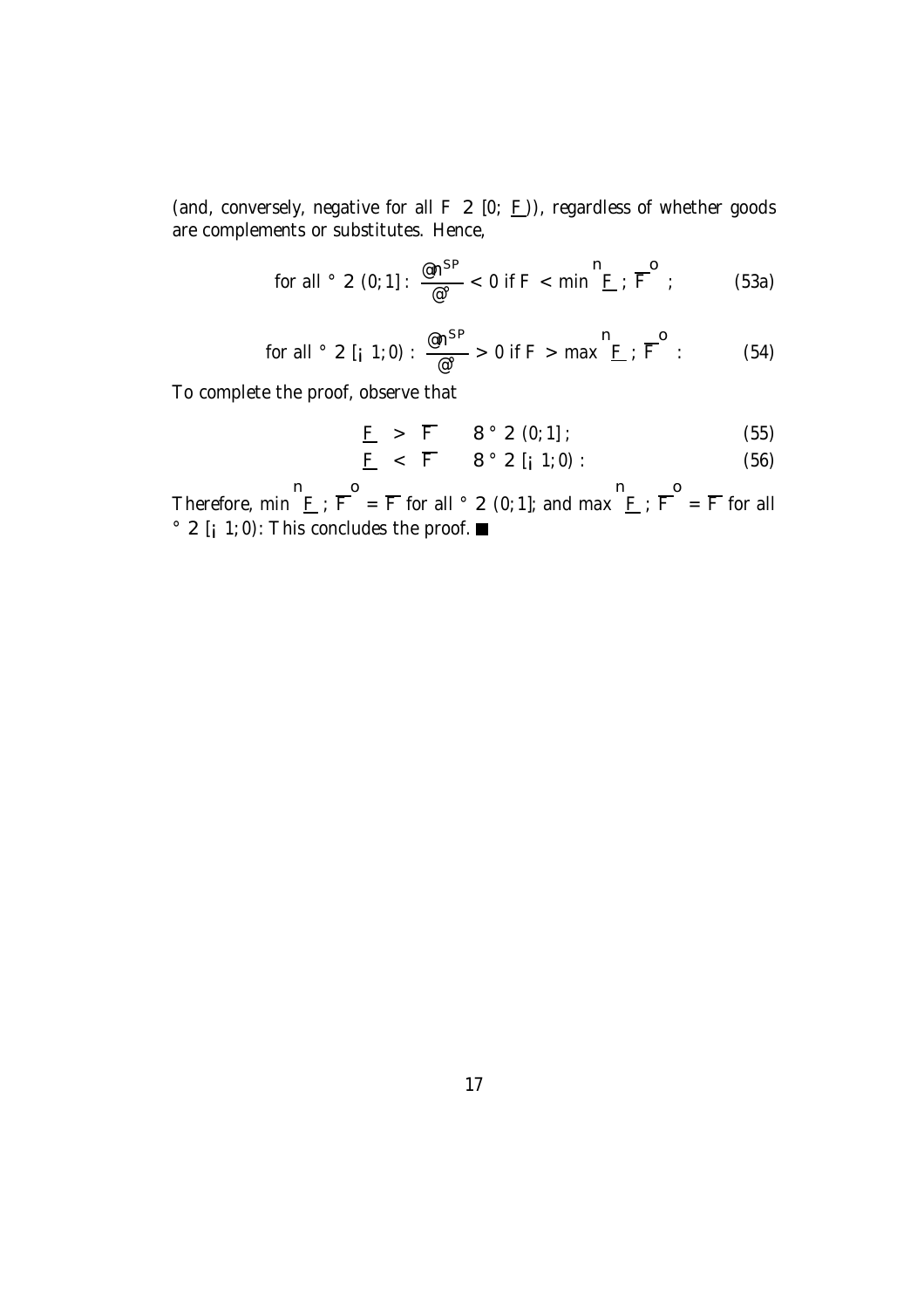#### References

- [1] Anderson, S. and A. de Palma (1992), "Multiproduct Firms: A Nested Logit Approach", Journal of Industrial Economics, 40, 261-76.
- [2] Anderson, S., A. de Palma and J.-F. Thisse (1992), Discrete Choice Theory of Product Di¤erentiation, Cambridge, MA, MIT Press.
- [3] Baumol, W., J. Panzar and R. Willig (1982), Contestable Markets and the Theory of Industry Structure, New York, Harcourt Brace Jovanovich.
- [4] Bhattacharya, S. and D. Mookherjee (1986), "Portfolio Choice in Research and Development", RAND Journal of Economics, 17, 594-605.
- [5] Bonanno, G. (1987), "Location Choice, Product Proliferation and Entry Deterrence", Review of Economic Studies, 54, 37-46.
- [6] Bonanno, G. and B. Haworth (1998), "Intensity of Competition and the Choice between Product and Process Innovation", International Journal of Industrial Organization, 16, 495-510.
- [7] Bowley, A.L. (1924), The Mathematical Groundwork of Economics, Oxford, Oxford University Press.
- [8] Brander, J. and J. Eaton (1984), "Product Line Rivalry", American Economic Review, 74, 323-34.
- [9] Champsaur, P. and J.-C. Rochet (1989), "Multiproduct Duopolists", Econometrica, 57, 533-57.
- [10] Dasgupta, P. and E. Maskin (1987), "The Simple Economics of Research Portfolios", Economic Journal, 97, 581-95.
- [11] De Fraja, G. (1994), "A General Characterization of Multiproduct Cournot Competition", Bulletin of Economic Research, 46, 171-83.
- [12] Dixit, A. (1979), "A Model of Duopoly Suggesting a Theory of Entry Barriers", Bell Journal of Economics, 10, 20-32.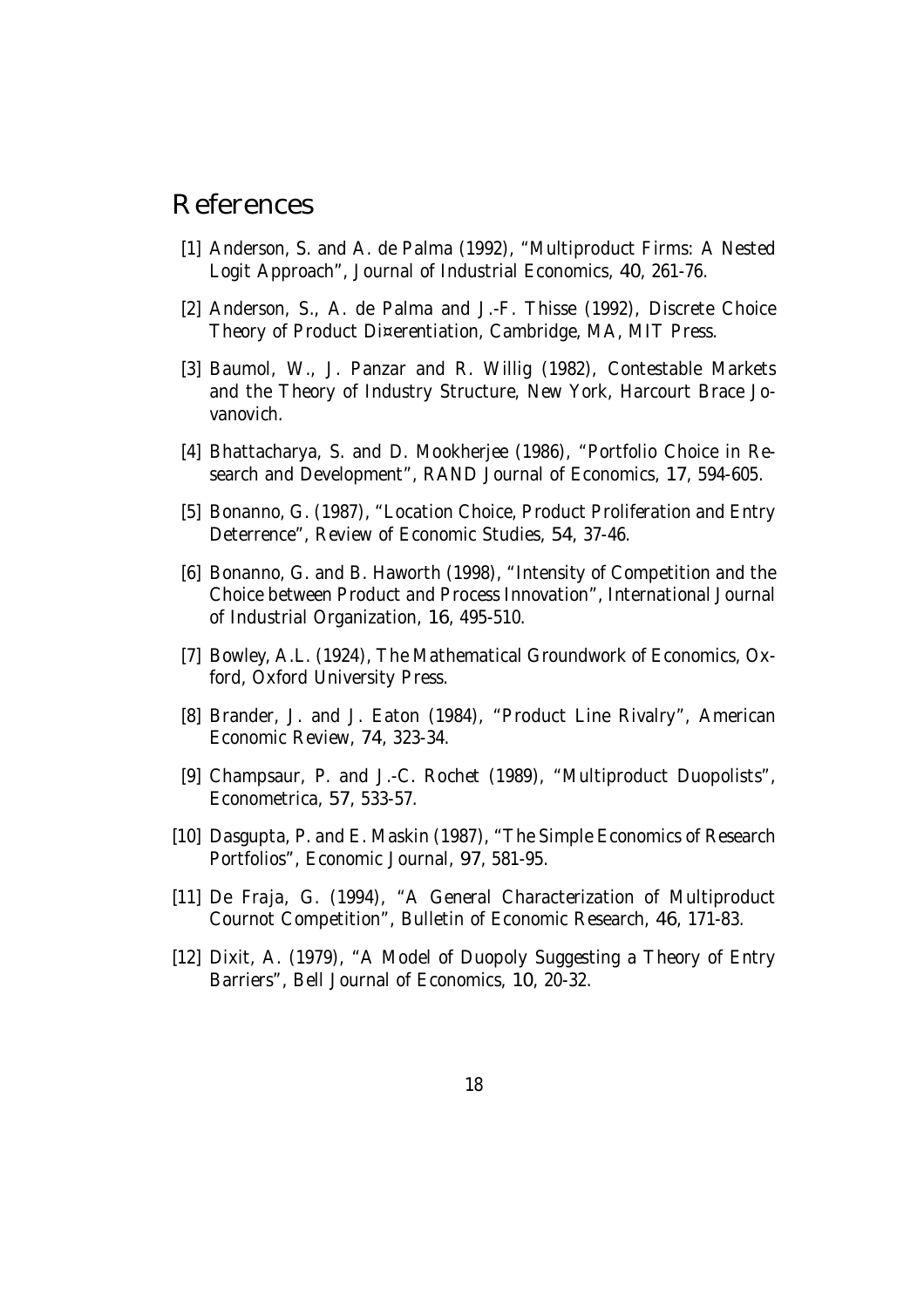- [13] Gabszewicz, J.J., A. Shaked, J. Sutton and J.-F. Thisse (1986), "Seqmenting the Market: the Monopolist Optimal product Mix", Journal of Economic Theory, 39, 273-89.
- [14] Judd, K. (1985), "Credible Spatial Preemptition", RAND Journal of Economics, 16, 153-66.
- [15] Klemperer, P. (1992), "Equilibrium Product Lines: Competing Headto-Head May Be Less Competitive", American Economic Review, 82, 740-55.
- [16] Klemperer, P. (1995), "Competition when Consumers Have Switching Costs: An Overview with Applications to Industrial Organization, Macroeconomics, and International Trade", Review of Economic Studies, 62, 515-39.
- [17] Klemperer, P. and A.J. Padilla (1997), "Do Firms' Product Lines Include Too Many Varieties?", RAND Journal of Economics, 28, 472-88.
- [18] Lambertini, L. and R. Orsini (2000), "Process and Product Innovation in a Vertically Di¤erentiated Monopoly", Economics Letters, 68, 333-7.
- [19] MacDonald, G.M. and A. Slivinsky (1987), "The Simple Analytics of Competitive Equilibrium with Multiproduct Firms", American Economic Review, 77, 941-53.
- [20] Maskin, E. and J. Riley (1984), "Monopoly with Incomplete Information", RAND Journal of Economics, 15, 171-96.
- [21] Mussa, M. and S. Rosen (1978), "Monopoly and Product Quality", Journal of Economic Theory, 18, 301-17.
- [22] Okuguchi, K. and F. Szidarovsky (1990), The Theory of Oligopoly with Multiproduct Firms, Lecture Notes in Economics and Mathematical Systems vol. 342, Heidelberg, Springer-Verlag.
- [23] Panzar, J. (1989), "Technological Determinants of Firm and Industry Structure", in R. Schmalensee and R. Willig (eds.), Handbook of Industrial Organization, vol. 1, Amsterdam, North-Holland, 3-59.
- [24] Rosenkranz, S. (1996), "Simultaneous Choice of Process and Product Innovation", CEPR Discussion Paper n. 1321.